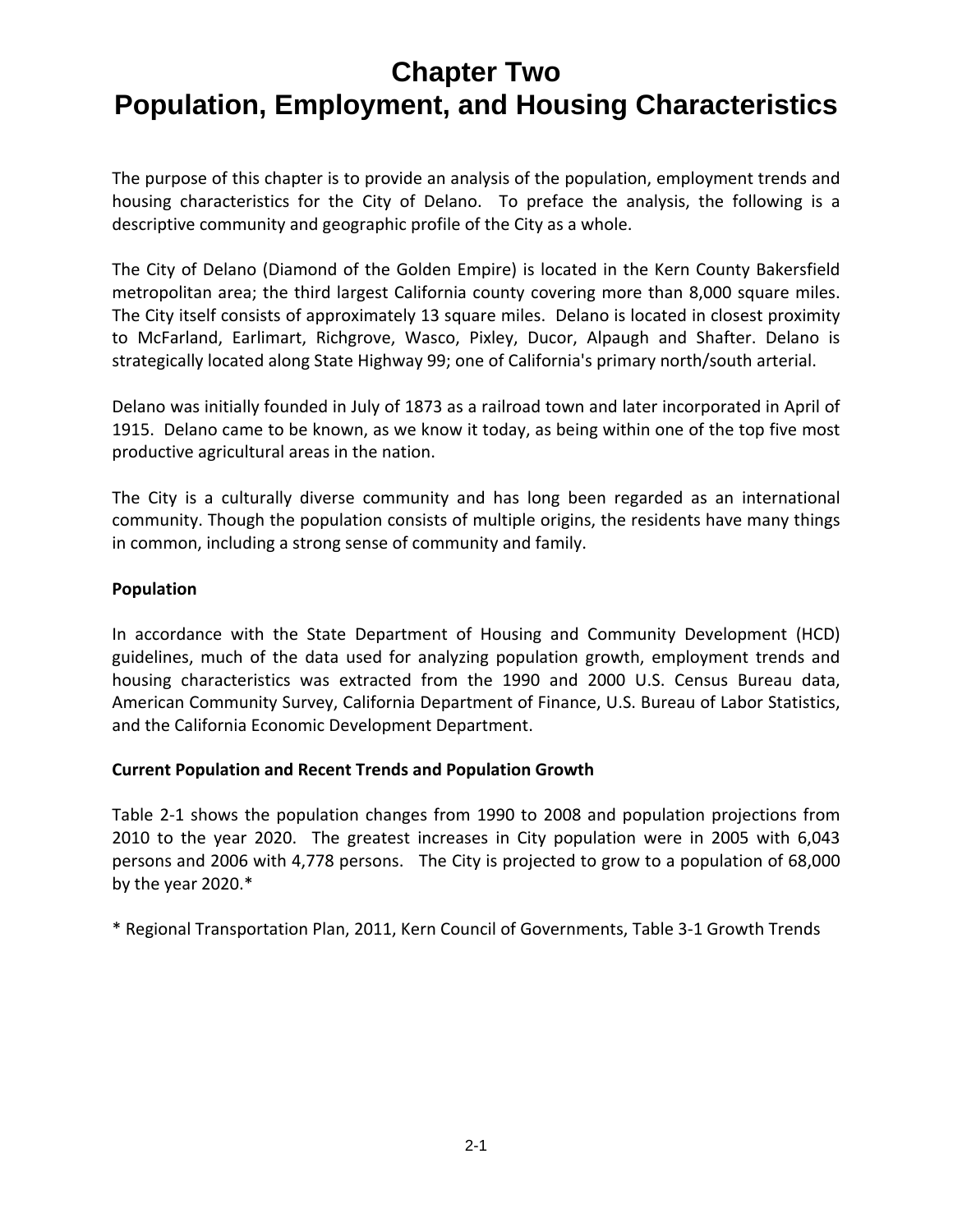| Table 2-1                      |
|--------------------------------|
| <b>Population</b>              |
| <b>History and Projections</b> |

| Year | Population | Change |
|------|------------|--------|
| 1990 | 23,467     |        |
| 1991 | 24,150     | 683    |
| 1992 | 25,800     | 1,650  |
| 1993 | 27,000     | 1,200  |
| 1994 | 31,350     | 4,350  |
| 1995 | 32,850     | 1,500  |
| 1996 | 33,800     | 950    |
| 1997 | 35,250     | 1,450  |
| 1998 | 37,150     | 1,900  |
| 1999 | 37,850     | 700    |
| 2000 | 39,489     | 1,639  |
| 2005 | 45,532     | 6,043  |
| 2006 | 50,310     | 4,778  |
| 2008 | 53,855     | 3,545  |
| 2010 | 55,100*    | 1,245  |
| 2020 | 68,000*    | 12,900 |

Source: U.S. Census Bureau, State of California Department of Finance, Kern Council of Governments – Regional Transportation Plan (2010).

\*Population projections from Regional Transportation Plan

Table 2‐2 provides a perspective of the City's population by age distribution. The two largest age group categories were the in the 25-34 and 35-44 age groups with 17.2 percent and 15.5 percent, respectively. These age groups are consistent with the County's largest age group category of the 35‐44 age groups.

The two smallest age groups were the 75‐84 and 85 & over age group categories with 2.6 percent and 0.8 percent. These age group category percents were also consistent with the County's in that its smallest age groups were also the 75‐84 and 85 & over age groups. However, the County had two age groups that ranked at 3.2 percent; the 75‐84 and 60‐64 age group categories.

Analyzing the age distribution is important because it affects the future need for jobs and housing. Since the City represented a larger population of young adults, future growth may need to include additional school, entry level jobs, and starter homes.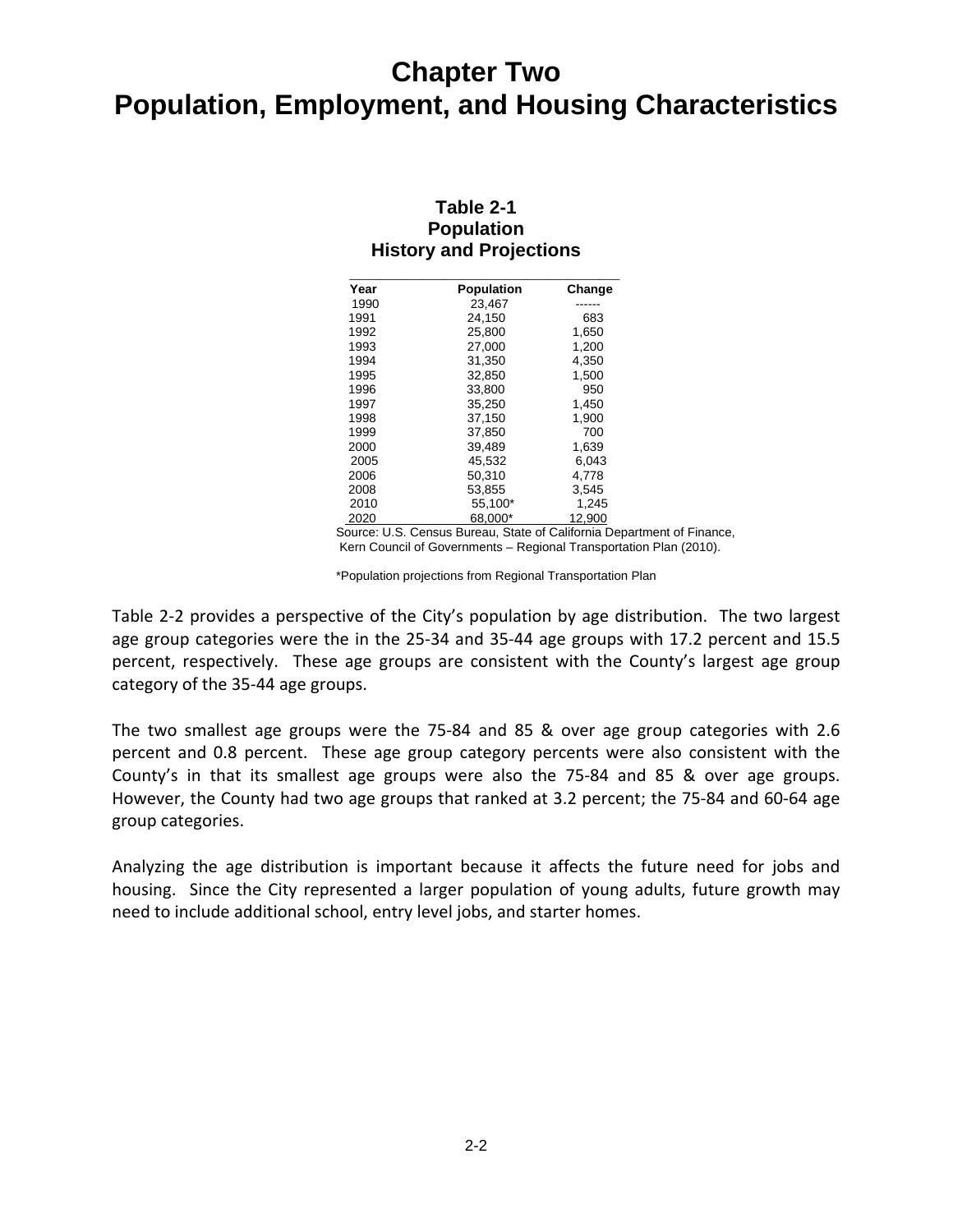| Age       |               |         | County                          |
|-----------|---------------|---------|---------------------------------|
| Group     | <b>Number</b> | Percent | <b>Number</b><br><b>Percent</b> |
| Under 5   | 3,537         | 9.1     | 8.4<br>55,707                   |
| $5-9$     | 3,711         | 9.6     | 9.3<br>61,659                   |
| $10 - 14$ | 3,396         | 8.7     | 9.0<br>59.544                   |
| $15 - 19$ | 3,321         | 8.6     | 8.3<br>55,224                   |
| $20 - 24$ | 3,481         | 9.0     | 46,811<br>7.1                   |
| 25-34     | 6,689         | 17.2    | 93,251<br>14.1                  |
| 35-44     | 6,010         | 15.5    | 103,676<br>15.7                 |
| 45-54     | 3,617         | 9.3     | 76,557<br>11.6                  |
| 55-59     | 1.144         | 2.9     | 4.0<br>26.239                   |
| 60-64     | 1,019         | 2.6     | 3.2<br>20,923                   |
| 65-74     | 1,578         | 4.1     | 5.2<br>34.287                   |
| 75-84     | 997           | 2.6     | 21,310<br>3.2                   |
| 85&over   | 324           | 0.8     | 1.0<br>6,457                    |
| Total     | 38,824        | 100.0   | 661,645 100.0                   |
|           |               |         | <b>City of Delano</b>           |

#### **Table 2-2 Age Distribution Profile**

Source: 2000 U.S. Census

In summary, and according to the U.S. Census data, the City appeared to have had a relatively young population. Even those age groups that fell between the Under 5 through 20-24 age categories were much larger percentage wise than those age groups in the 55‐59 through 65‐74 categories.

As further evidence of the younger population statistics, Table 2‐3 shows that the 18 and over age category represented a much larger portion of the population than did the 60 and Over or 65 and Over, categories.

#### **Table 2-3 Population 18 and Over**

| <b>Total Population</b> | 18 and Over    | 60 and Over                     | 65 and Over    |
|-------------------------|----------------|---------------------------------|----------------|
|                         | Number Percent | <b>Number</b><br><b>Percent</b> | Number Percent |
| 38.824                  | 26.206<br>67.5 | 3.918<br>10.1                   | 2.899<br>7.5   |

### Income Data

Although the income categories were taken from 1999 statistics and reported in the 2000 U.S. Census, they are good indicators of population incomes on average. As shown in Table 2‐4, the largest income category was the \$15,000 to \$24,999 income group. This is relatively low considering the City's median income in 1999 was \$28,143. During the same period, median household income for Kern County was \$35,446. State wide, the median household income in 1999 was \$47,493.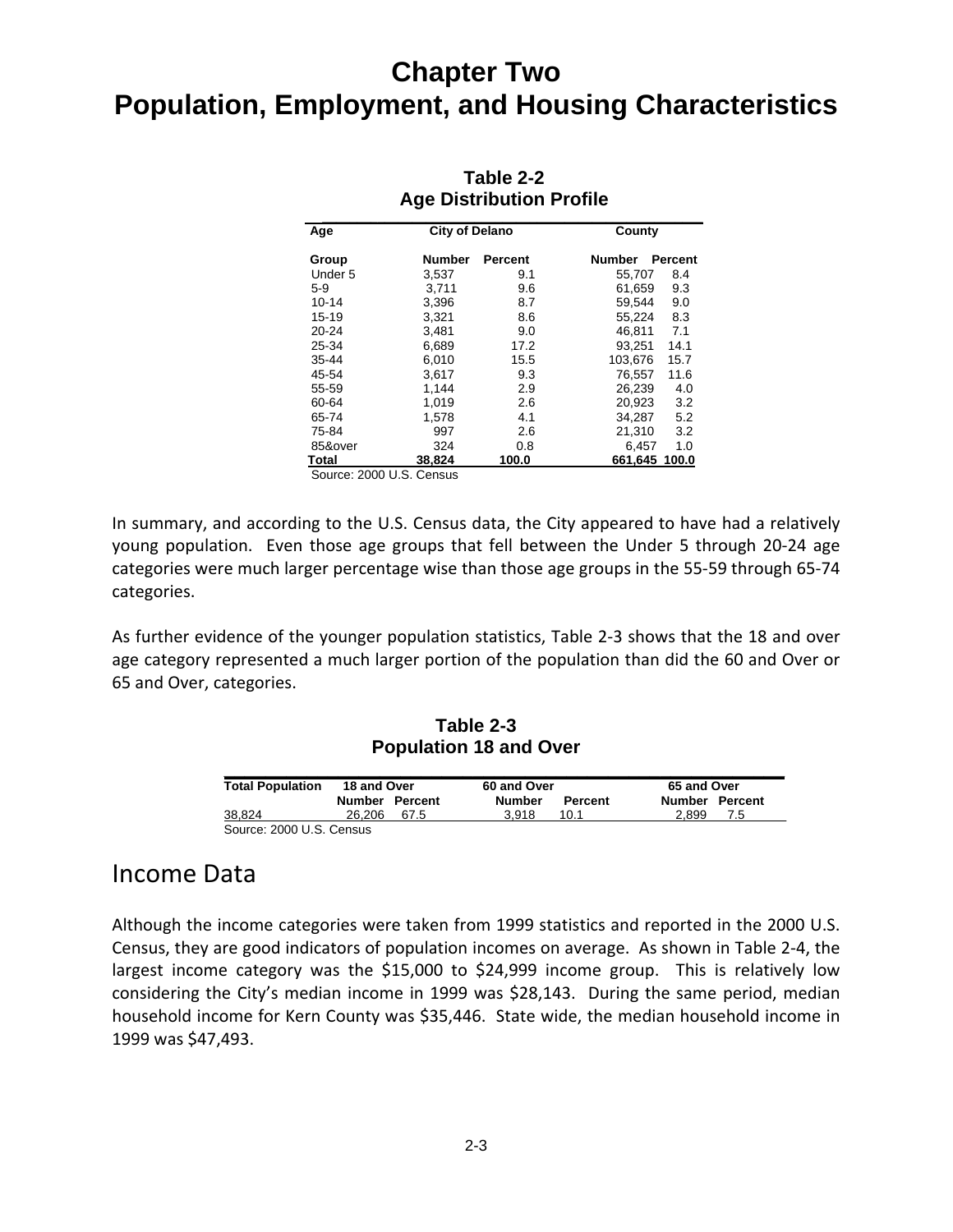| <b>Income</b>       | <b>Number</b> | Percent |
|---------------------|---------------|---------|
| \$00.00-\$9,999     | 1.213         | 14.3    |
| \$10,000-\$14,999   | 868           | 10.2    |
| \$15,000-\$24,999   | 1,679         | 19.8    |
| \$25,000-\$34,999   | 1,386         | 16.3    |
| \$35,000-\$49,999   | 1,419         | 16.7    |
| \$50,000-\$74,999   | 1,116         | 13.2    |
| \$75,000-\$99,999   | 372           | 4.4     |
| \$100,000-\$149.999 | 273           | 3.2     |
| \$150,000-\$199,999 | 74            | 0.9     |
| \$200,000-or more   | 85            | 1.0     |
| Total               | 8.485         | 100.0   |

#### **Table 2-4 1999 Household Income \_\_\_\_\_\_\_\_\_\_\_\_\_\_\_\_\_\_\_\_\_\_\_\_\_\_\_\_\_\_\_\_\_\_\_\_\_\_\_\_\_\_\_\_\_\_\_\_\_\_\_\_\_\_\_\_\_\_\_\_\_\_\_\_\_\_\_\_\_\_\_**

It is important to recognize that education has been known to significantly impact the earning capacity of individuals. According the Census data for those over 25, only 48.7 percent graduated from high school and only 5.5 percent had a Bachelor's degree or higher.

Table 2-5 shows the number of households in low-income categories. There were a significant number of very low‐income households within the population.

| <b>Income</b>   | <b>City of Delano</b> |                |
|-----------------|-----------------------|----------------|
| Level           | <b>Number</b>         | <b>Percent</b> |
| Very Low Income | 2.598                 | 30.6           |
| Low Income      | 1,673                 | 19.7           |
| Moderate Income | 1.694                 | 20.0           |
| Above Moderate  | 2,520                 | 29.7           |
| Total           | 8,485                 | 100            |

**Table 2-5 Income by Household \_\_\_\_\_\_\_\_\_\_\_\_\_\_\_\_\_\_\_\_\_\_\_\_\_\_\_\_\_\_\_\_\_\_\_\_\_\_\_\_** 

Figure 2-1 below shows that of these very-low income households, there is a significant concentration within the south west areas of Delano's City limits.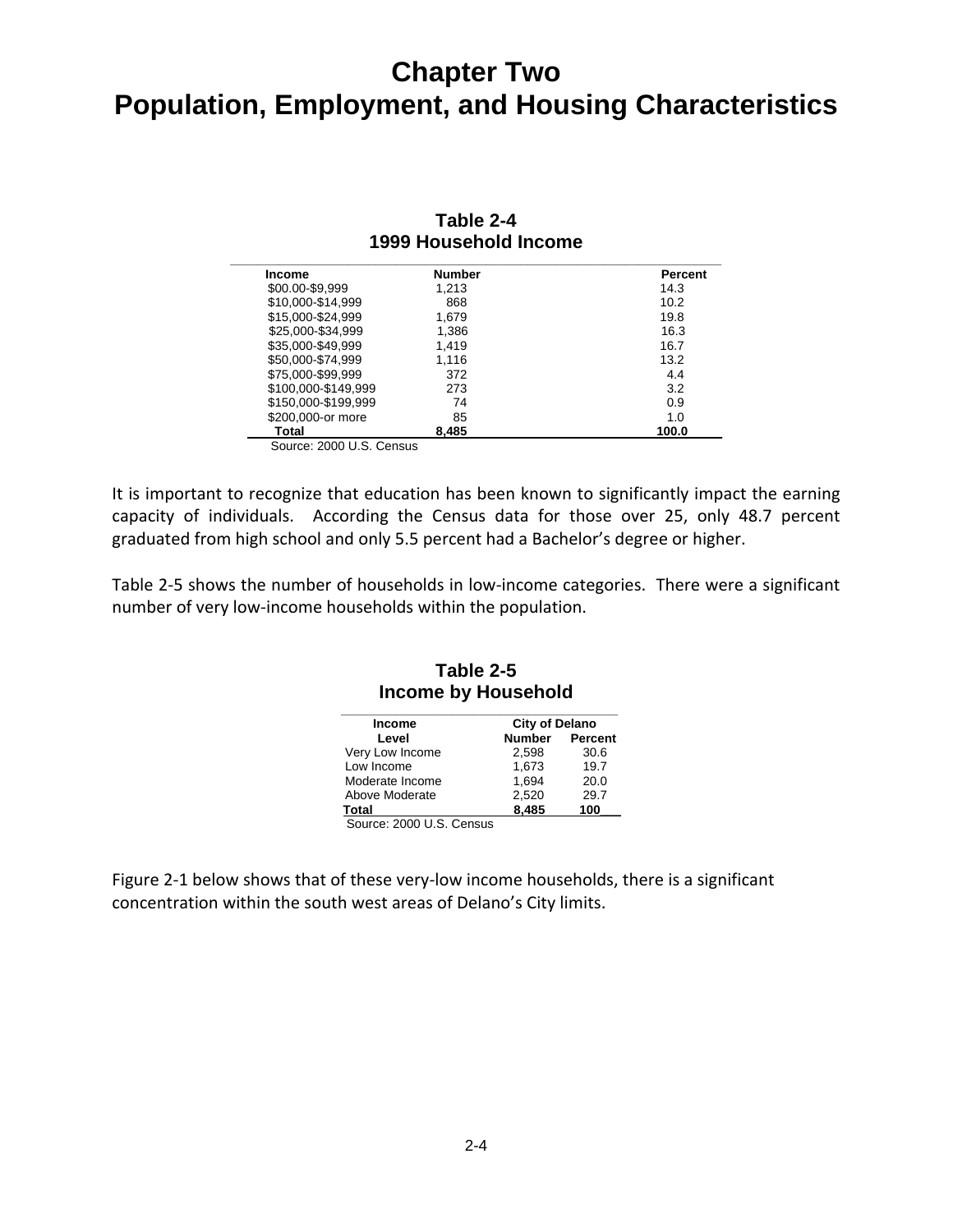

**Figure 2-1** 

The most pressing problem for those households in the low and very low-income categories is affordable housing in both rental and ownership units. Many cities use Federal and/or State financial assistance to increase the supply of affordable housing for low-income families.

Although assistance is offered and available, the amount is a mere fraction of what is truly needed to accommodate housing for extremely low, very low, and low-income households.

Often, lower income households are forced to live in multi‐family dwelling units due to housing cost and availability. This pattern is consistent within the City of Delano. Figure 1 below shows high renter occupied housing in south west Delano, up to 73% in certain block groups. This same block group also has up to 71% of its residents with a median family income less than \$24,999, as mentioned earlier in Figure 2.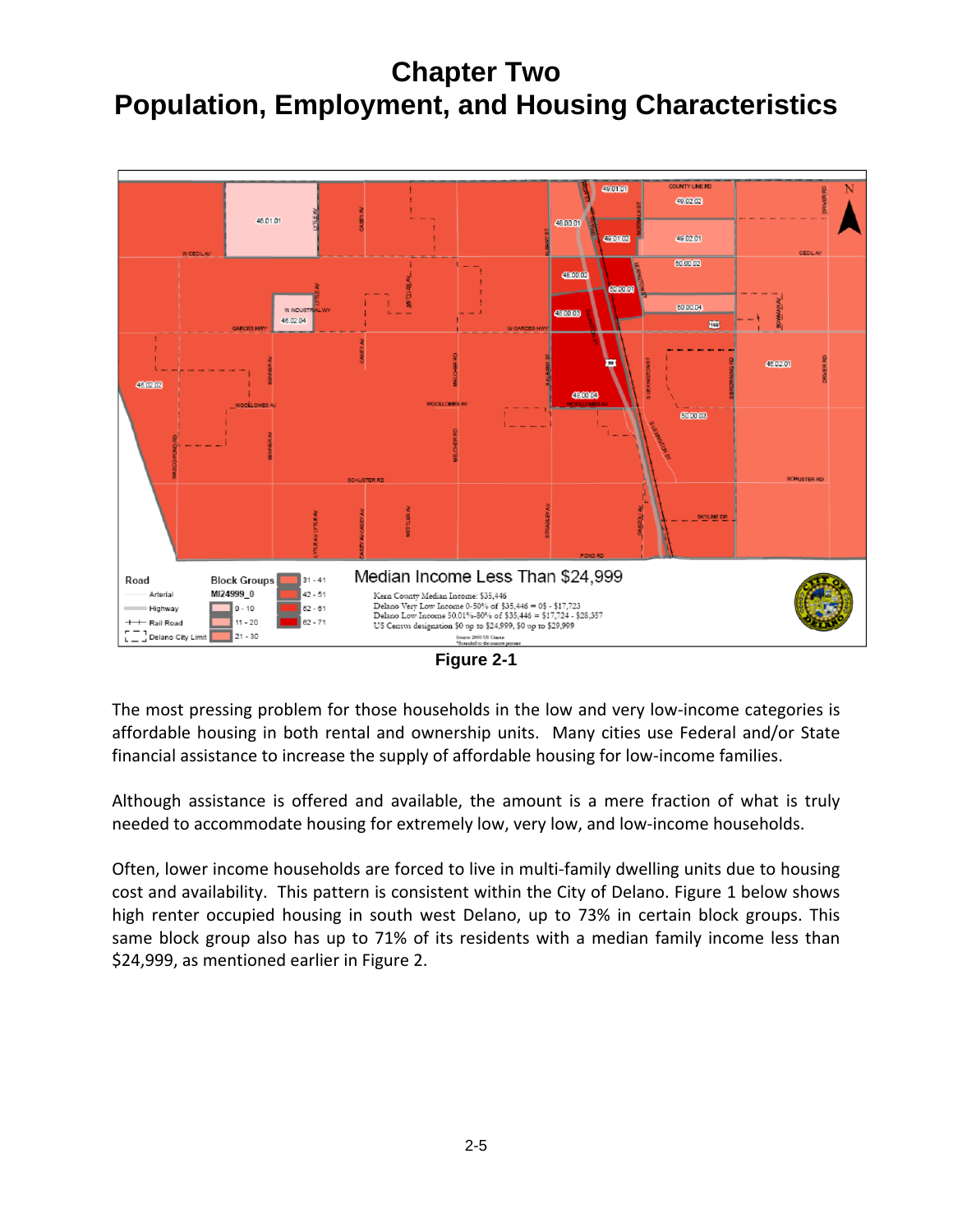

**Figure 2-2** 

State Housing Element Law requires cities and counties to address housing for all segment of the population including those that are lower income. The Regional Housing Needs Allocation development by the cities' or county's respective council of governments details in income category the new construction needs for all income categories. The City of Delano's projected new construction need for lower income housing is 1,817. A total of 442 units will be needed for the City's very low‐income and a total of 300 will be needed for the City's low‐income. The balance of units will be in the moderate to above moderate‐income category.

The terms low, very low and moderate‐income are most often associated with the State definition as outlined in the Health and Safety Code or by the U.S. Department of Housing and Urban Development (HUD). The State's low‐income levels tend to be slightly higher than that of the HUD. In either case, the income levels set the assistance threshold for many of the housing programs offered by the State or HUD.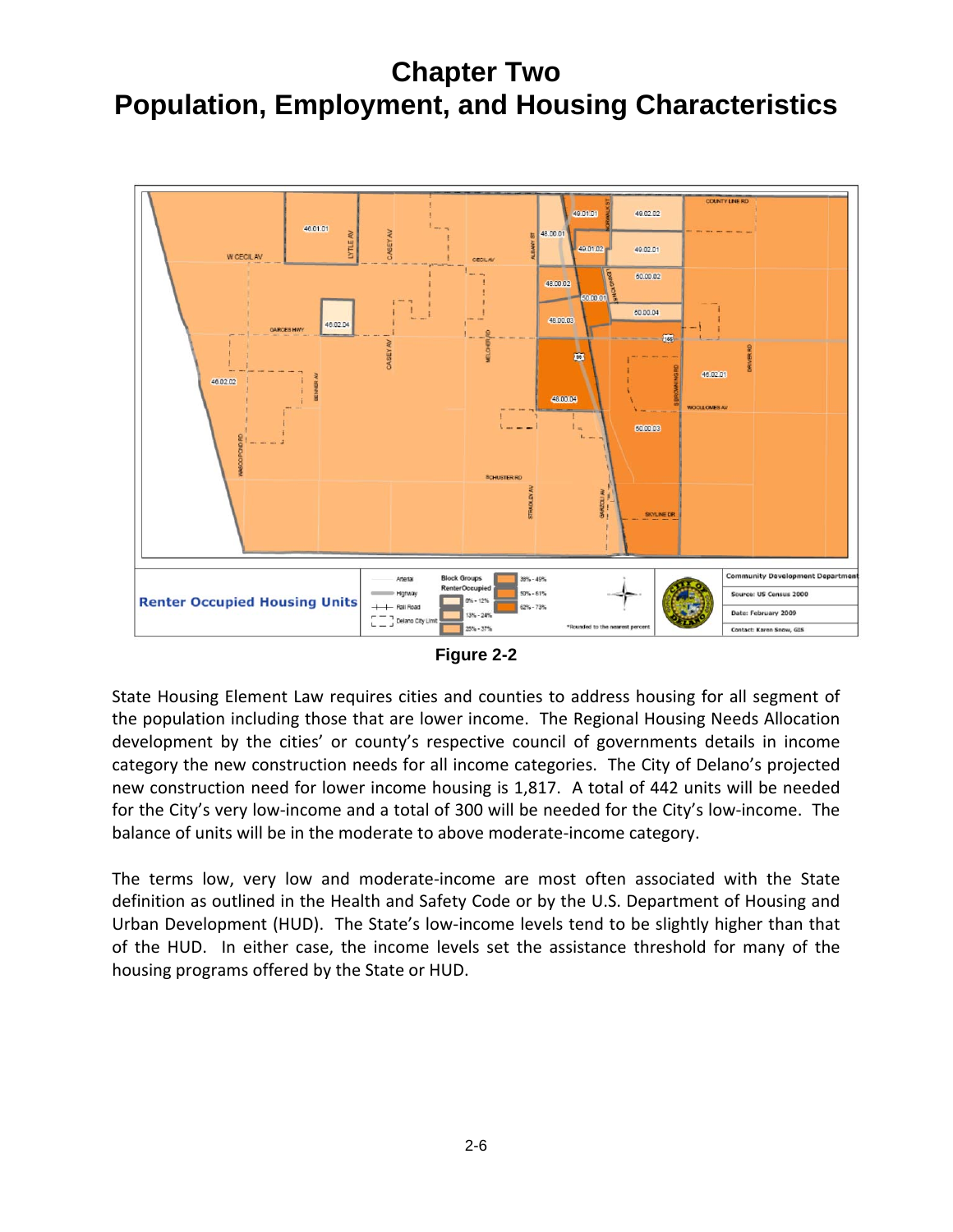### Employment Data

Table 2-6 provides an overview of the County's employment industry. The top two employment sectors are government representing 20.7 percent and agriculture representing 16.1 percent of the job market industries. The two smallest employment sectors are information at 0.9 percent and other services at 2.5 percent.

| <b>Industry</b>                   | Percentage |
|-----------------------------------|------------|
| Agriculture                       | 16.1       |
| Construction                      | 7.2        |
| <b>Education &amp; Health</b>     | 8.3        |
| <b>Financial Activities</b>       | 3.2        |
| Government                        | 20.7       |
| Information                       | 0.9        |
| Leisure & Hospitality             | 7.5        |
| Manufacturing                     | 4.7        |
| Natural Resources & Mining        | 3.4        |
| <b>Other Services</b>             | 2.5        |
| Professional & Business           | 9.0        |
| Trade. Transportation & Utilities | 16.6       |

**Table 2-6 2006 County Employment by Industry** 

Source: State of California Employment Development Department 2006

In 2006, the State unemployment rate was reported at 4.9, while the County as a whole was reported at 7.6, which is quite high in comparison. As with all jurisdictions that rank high in agriculture employment, high unemployment during off-production seasons are not uncommon and tend to skew reported unemployment trend data. According to 2008 DataPlace.org, Delano ranked 22<sup>nd</sup> as having the highest unemployment rate than any other place in California.

Also, according to the State's Employment Development Department, the largest employment changes in Kern County were in trade, transportation and utilities, and construction and agriculture.

The 2000 Census show slightly different employment categories, however, agriculture consistently ranks among the top two occupations.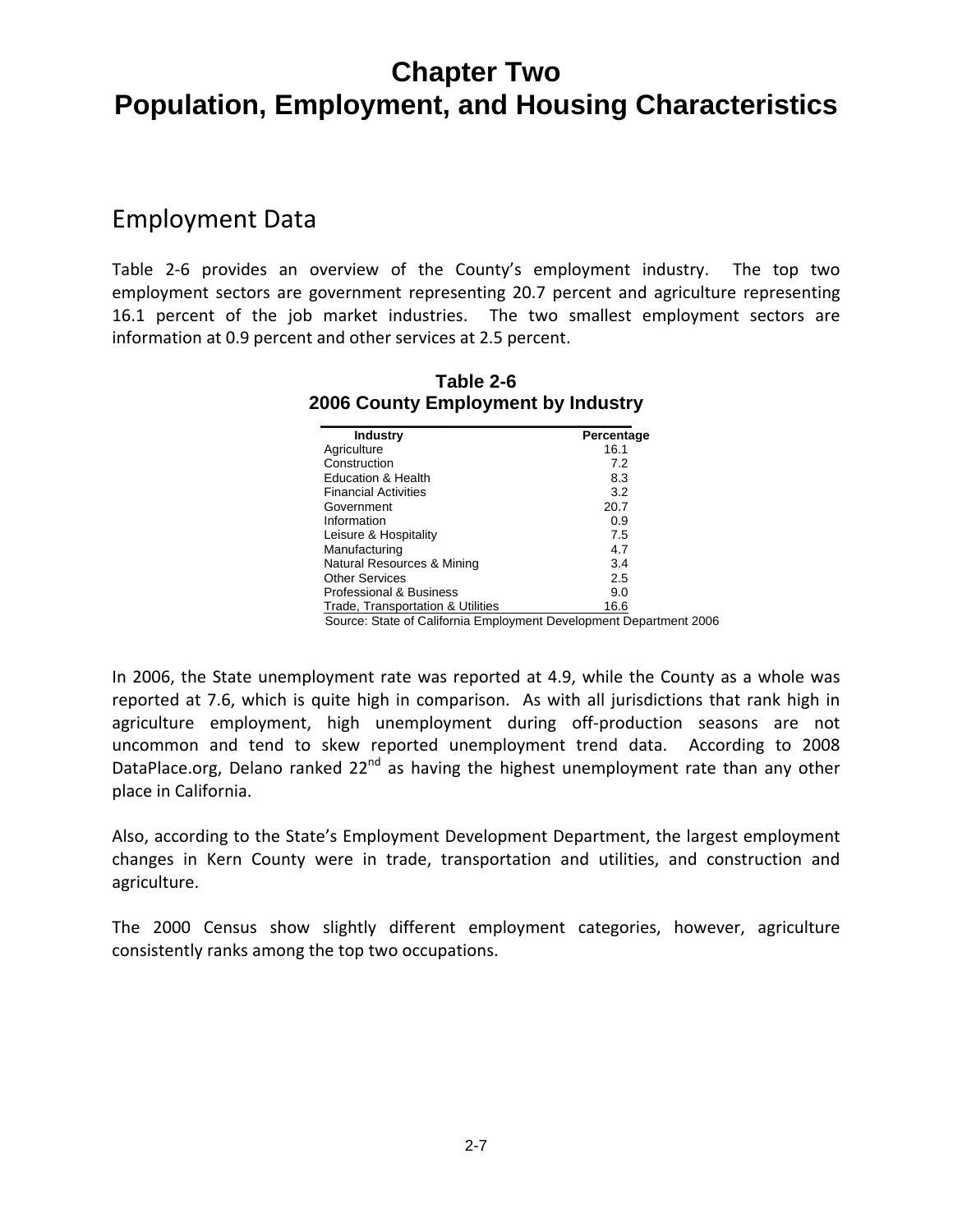### Housing Profile

The City of Delano's housing stock consists of a variety of housing types. Table 2‐7 shows the type and number of units in comparison to that of the County. A majority of the housing types are single‐family units at 6,322 and some multi‐family units at 1,958.

|                          | $-$ , $-$ ,    , , |                                |                                |       |
|--------------------------|--------------------|--------------------------------|--------------------------------|-------|
| Housing                  | City of Delano     |                                | <b>Kern County</b>             |       |
| Tvpe                     |                    | <b>Number of Units/Percent</b> | <b>Number of Units/Percent</b> |       |
| Single-Family, Detached  | 6.065              | 70.0                           | 154.615                        | 65.9  |
| Single-Family, Attached  | 257                | 3.0                            | 7.850                          | 3.3   |
| 2 to 4 Unit Structure    | 735                | 8.5                            | 21.061                         | 9.0   |
| 5 or More Unit Structure | 1.223              | 14.1                           | 23.935                         | 10.2  |
| Mobile Home              | 387                | 4.5                            | 27.026                         | 11.6  |
| Total                    | 8.667              | 100.0                          | 234.487                        | 100.0 |

#### **Table 2-7 Composition of Housing Stock**

Source: California Department of Finance, January 2000.

Although not specified, the 2 to 4 unit structures could also be owner‐occupied units such triplexes, duplex, and condominium type housing.

Housing Inventory, as reported by the California Department of Finance, in 2000 reflected 8,667 dwelling units within the City. A total of 70 percent of the dwelling units were single family homes. Over 14 percent were located in structures of five or more.

Housing Conditions – In March of 2000, a housing condition analysis was prepared for the City and indicated approximately 37 percent of the housing structures were classified as needing some form of repair. Another 37 percent of the housing structures were reported to need very minor repairs. Structures needing moderate to major repairs comprised of approximately 20 percent. Units that required extensive repairs or had viable structure problems represented 5 percent. Dilapidated or uninhabitable structures accounted for less than 1 percent of the total units analyzed.

Future housing needs – By Article 10.6 of the Government Code Section 65580‐65590, all California localities are required to adopt a Housing Element as part of their general plans. The Kern Council of Governments is responsible for providing the City of Delano with an adopted Regional Housing Needs Allocation Plan for incorporation into the City Housing Element. The Housing Element serves as a planning document for public official and community residents. The Housing Element which is part of the City's General Plan, incorporates existing and projected housing needs assessment, sites inventory and analysis, an analysis on constraints to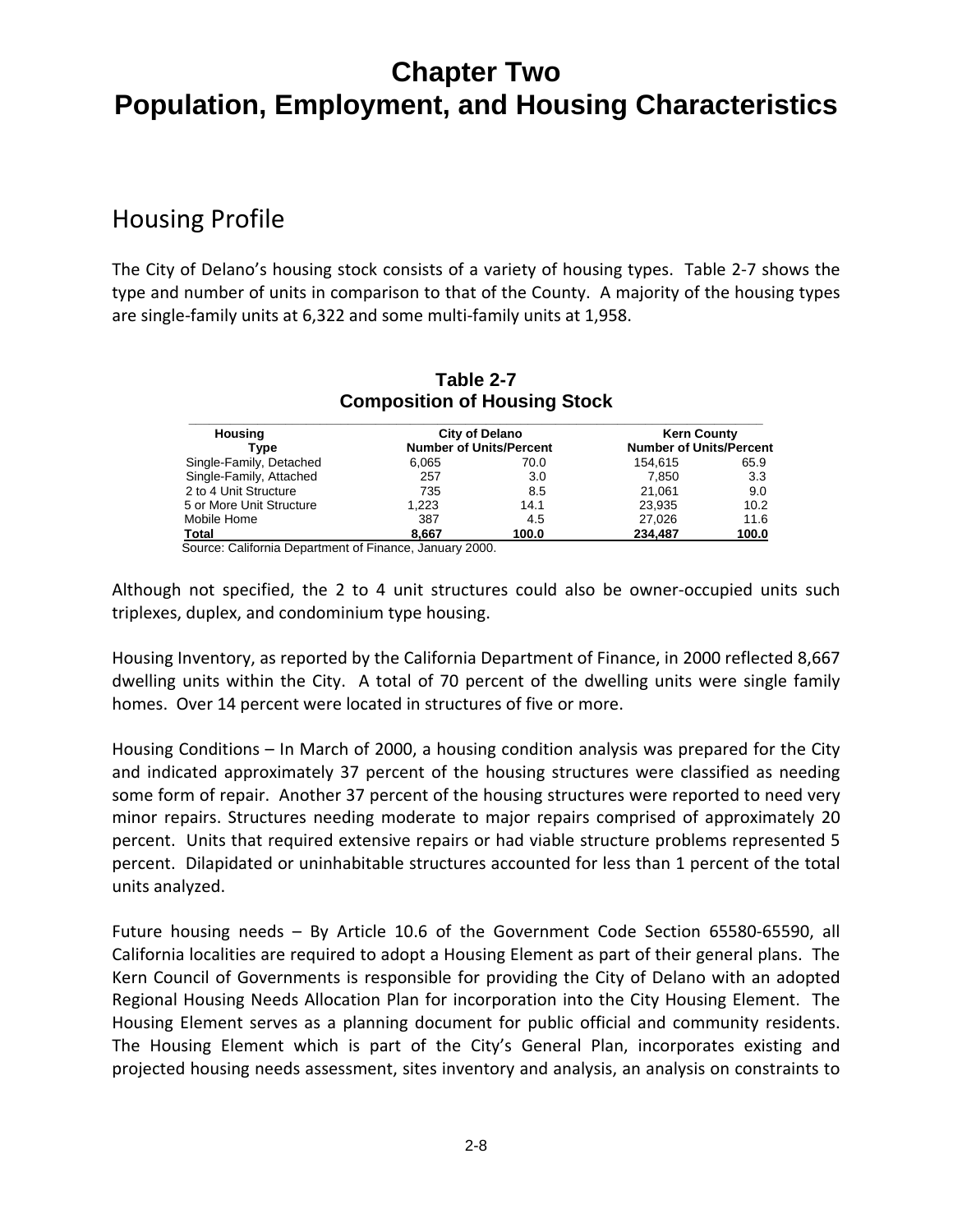housing development, housing programs to be implemented during the planning period, and quantified objective to be met during the planning period.

### Special Needs

#### **Persons with Disabilities**

Individuals with disabilities often have some form of special housing need. Depending on the type of disability, the need may include close proximity to transit facilities, retail and commercial services, workplace, parking, handicap ramps, curb cuts, connecting walkways, lowered sinks, restroom grab bars, wider doorways, and the like.

According to the U.S Census, the greatest number of physical and mental disabilities for both male and female were in the 21 to 64 years of age category. The second greatest number for these categories were for those 65 years and older.

**Table 2-8** 

**Persons with Disabilities**<br>Disability Persons **Disability** Sensory 1,186<br>Physical 2.212 Physical Mental 1,771 Self-Care 1,305 Employment 3,801<br>
Go-outside-home 3,713 Go-outside-home **\_\_\_\_ Total 13,988** 

Source: 2000 U.S. Census, SF 3, Table P41

Although the 2000 Census provides disability categories, it does not provide the extent or duration of the disability. However, the statistics are a good indicator or the housing needs for those with disabilities.

HUD refers to special needs as those with a disabling condition, primarily the existence of a mental or physical challenge, which requires some form of special housing accommodations in order to live an independent life style.

Elderly and frail persons also fall into this category as well as those with a severe mental disability, developmentally disabled, physical disability, person with drug or alcohol addiction, persons with HIV/AIDS, and homeless individuals. Many cities also include large families and farm worker housing in the special needs category.

Supportive housing also falls into the special needs housing category. The term supportive housing refers to housing units and housing group quarters that provide a supportive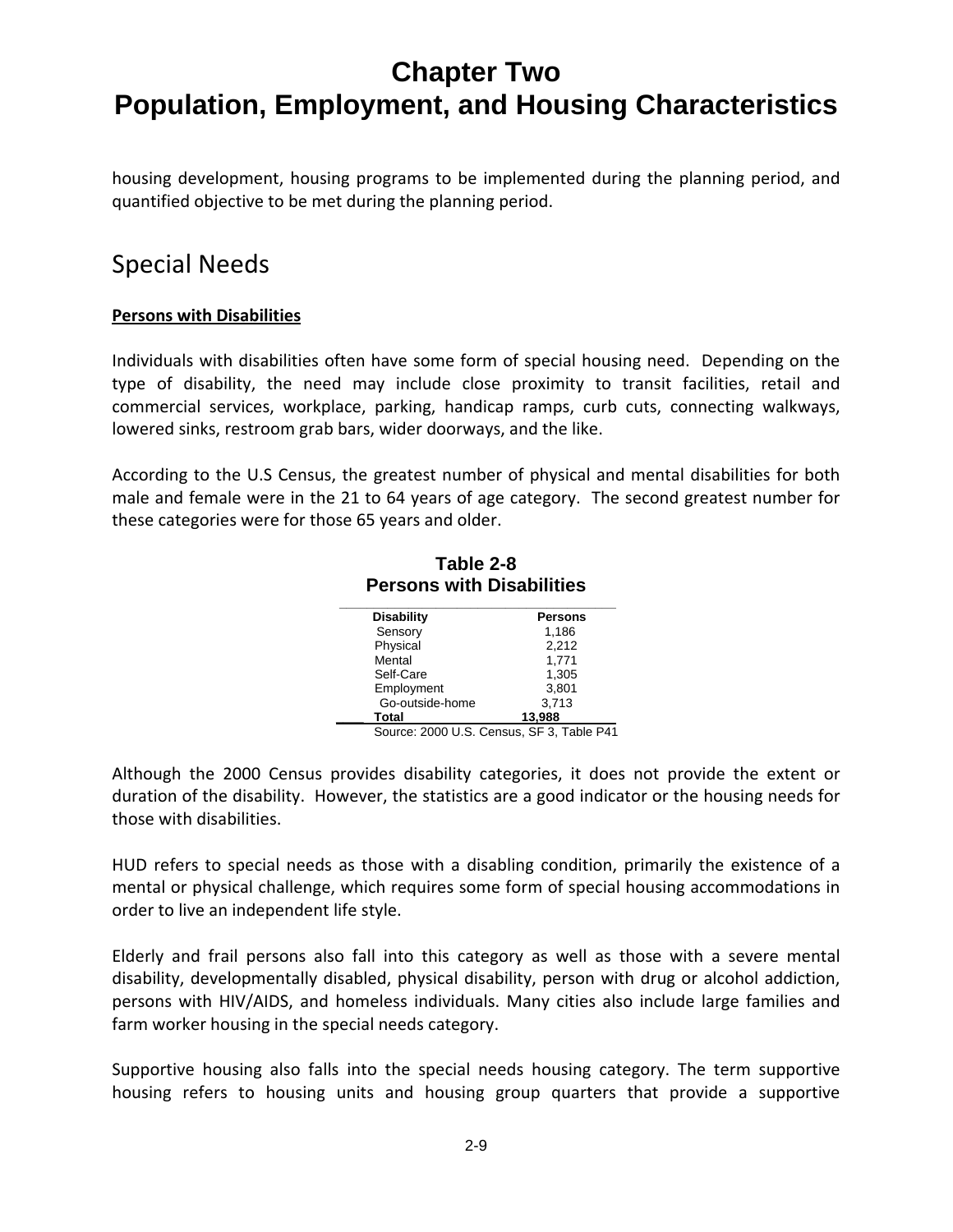environment and consists of some form of a planned social service component that enables individuals to transition into traditional housing.

The Delano Association for the Developmentally Disabled, Inc. (DADD) has provided information on the developmentally disabled population residing within the City of Delano and surrounding unincorporated area (Zip Code 92315). Existing law defines developmental disability" as a disability that originates before an individual attains 18 years of age, continues or may continue indefinitely, and which constitutes a substantial disability for that individual.

| <b>Age Range</b>                      | <b>Persons</b> |
|---------------------------------------|----------------|
| $0-14$ years                          | 121            |
| $15 - 22$                             | 36             |
| 23-54                                 | 140            |
| 55-65                                 | 26             |
| $65+$                                 | 3              |
| <b>Total</b>                          | 326            |
|                                       |                |
|                                       |                |
|                                       | <b>Persons</b> |
| African                               | 8              |
| Filipino                              | 30             |
| Hispanic                              | 202            |
| <b>Ethnic Background</b><br>Caucasian | 78             |
| Japanese                              |                |
| Other                                 |                |

**Table 2-9 Developmentally Disabled Population** 

Developmentally Disabled, Inc.

The Delano Association for the Developmentally Disabled staff has provided the following perspective relating to the housing needs of the developmentally disabled population in Delano:

"Our studies reveal that poverty rates are higher for persons with developmental disabilities as opposed to those without. Many of our clientele rely on SSI (\$700‐ 800/month) as their primary source of income and can afford only substandard housing. (Current rent for 2 bedroom apartment is well over \$700.00 /month) We estimate that 10% to 15% of our local developmentally disabled population is in critical need of housing assistance. This need could be satisfied by providing rent subsidized homes (various set aside programs, section 811, MFH programs, etc.) that accommodate those with special needs. Also special programs for home purchase (HOME, AHP, etc), Section 8 vouchers and similar programs and projects could also address this need. We believe that as a community much can be done in providing the developmentally disabled citizens a wider range of housing choices that can be adequate, safe, stable and affordable. This specific population also has the added challenge of requiring hands on assistance in navigating the home purchase process and accessing local rental assistance (i.e.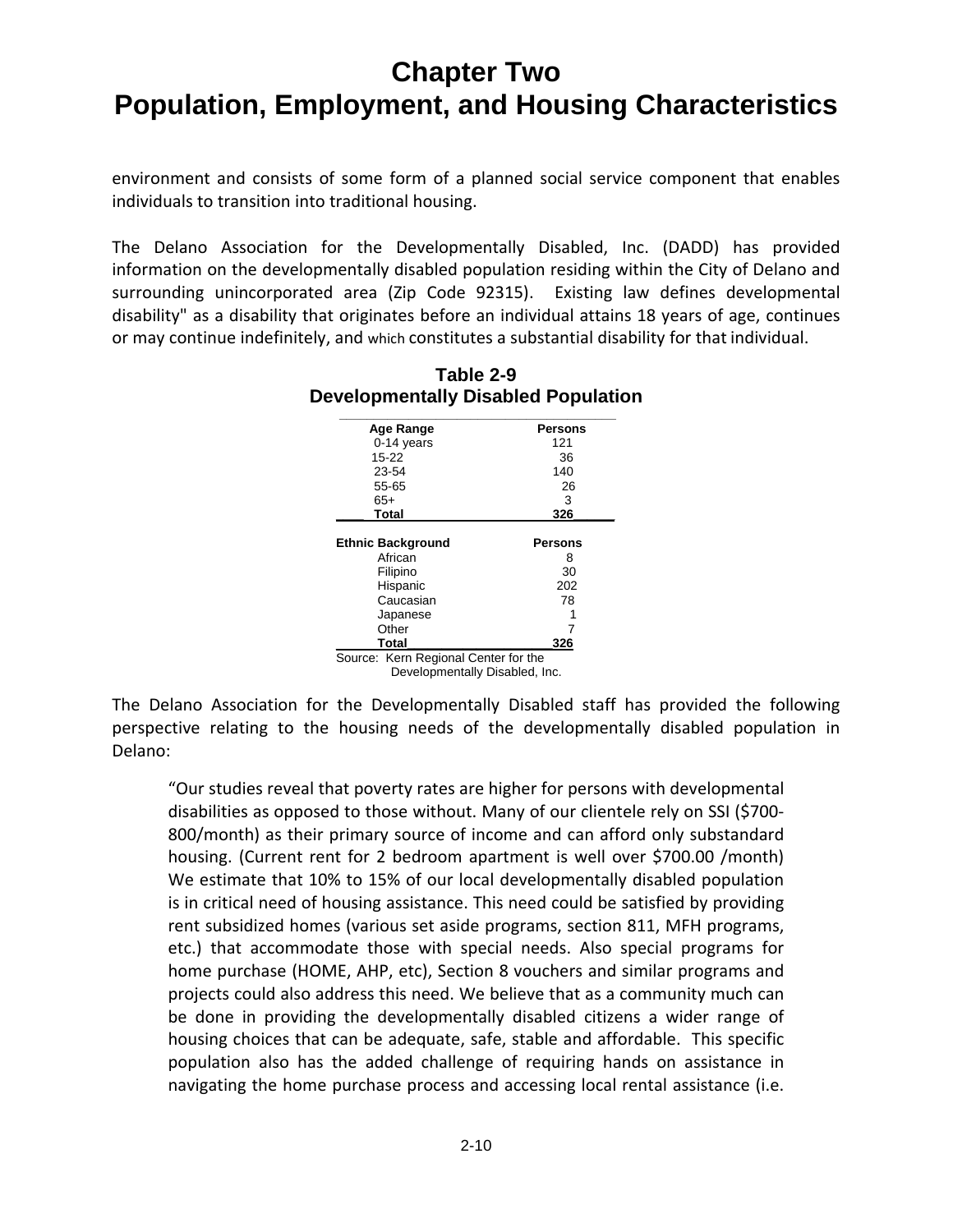Section 8) programs. Local vendors and Regional Centers address these specific needs."

In June of 2011, the Kern Regional Center Foundation conducted a Housing Needs Assessment Survey of the developmentally disabled population within its service area. The assessment identified a need for 33 housing units for developmentally disabled persons within the Delano 93215 Zip Code boundary.

#### **Elderly Households**

The elderly are a special needs housing group due to the proportion that have disabilities, generally lower incomes and more extensive medical needs. Elderly households make up 17 percent of total households in Delano, according to the 2000 U.S. Census. This compares with the nearly 19 percent of elderly households in Kern County in 2000. 66 percent of elderly households in the City were owners, compared with the 34 per cent that rented. The comparable figures for Kern County in 2000 were 80 percent elderly households who were owners and 20 percent who rented.

In 1990, 24 per cent of Delano households had an elderly member, while the County's figure was 19 percent. Between 1990 and 2000, the number of elderly increased from 2,365 to 3,044, a 78 percent increase. According to the 2000 Census, 22 percent of elderly households lived below the poverty level.

#### **Table 2-10 Elderly Households Number/Percent of Total HH**

|                | 2000         | 1990                                                                    |  |
|----------------|--------------|-------------------------------------------------------------------------|--|
| City of Delano | 1460 17.2%   | 1466 23.6%                                                              |  |
| Kern County    | 39.305 18.8% | 34.383 18.9%                                                            |  |
|                |              | Source: 2000 U.S. Census, SF 3, Table P13, 1990 U.S. Census, STF 3 P024 |  |

#### **Table 2-11 Elderly Households by Tenure and Age**

| Age                                                                                                                                                                                                                                                                                                                                                                                                                                                 | Owners | <b>Renters</b> | Total |
|-----------------------------------------------------------------------------------------------------------------------------------------------------------------------------------------------------------------------------------------------------------------------------------------------------------------------------------------------------------------------------------------------------------------------------------------------------|--------|----------------|-------|
| 65-74 Years                                                                                                                                                                                                                                                                                                                                                                                                                                         | 585    | 248            | 833   |
| 75 plus Years                                                                                                                                                                                                                                                                                                                                                                                                                                       | 400    | 264            | 664   |
| <b>TOTAL</b>                                                                                                                                                                                                                                                                                                                                                                                                                                        | 985    | 512            | 1497  |
| $\begin{array}{c} \n\text{} \\ \text{} \\ \text{} \\ \text{} \\ \text{} \\ \text{} \\ \text{} \\ \text{} \\ \text{} \\ \text{} \\ \text{} \\ \text{} \\ \text{} \\ \text{} \\ \text{} \\ \text{} \\ \text{} \\ \text{} \\ \text{} \\ \text{} \\ \text{} \\ \text{} \\ \text{} \\ \text{} \\ \text{} \\ \text{} \\ \text{} \\ \text{} \\ \text{} \\ \text{} \\ \text{} \\ \text{} \\ \text{} \\ \text{} \\ \text{} \\ \$<br>$\overline{\phantom{0}}$ |        |                |       |

Source: 2000 U.S. Census, SF 3, Table H14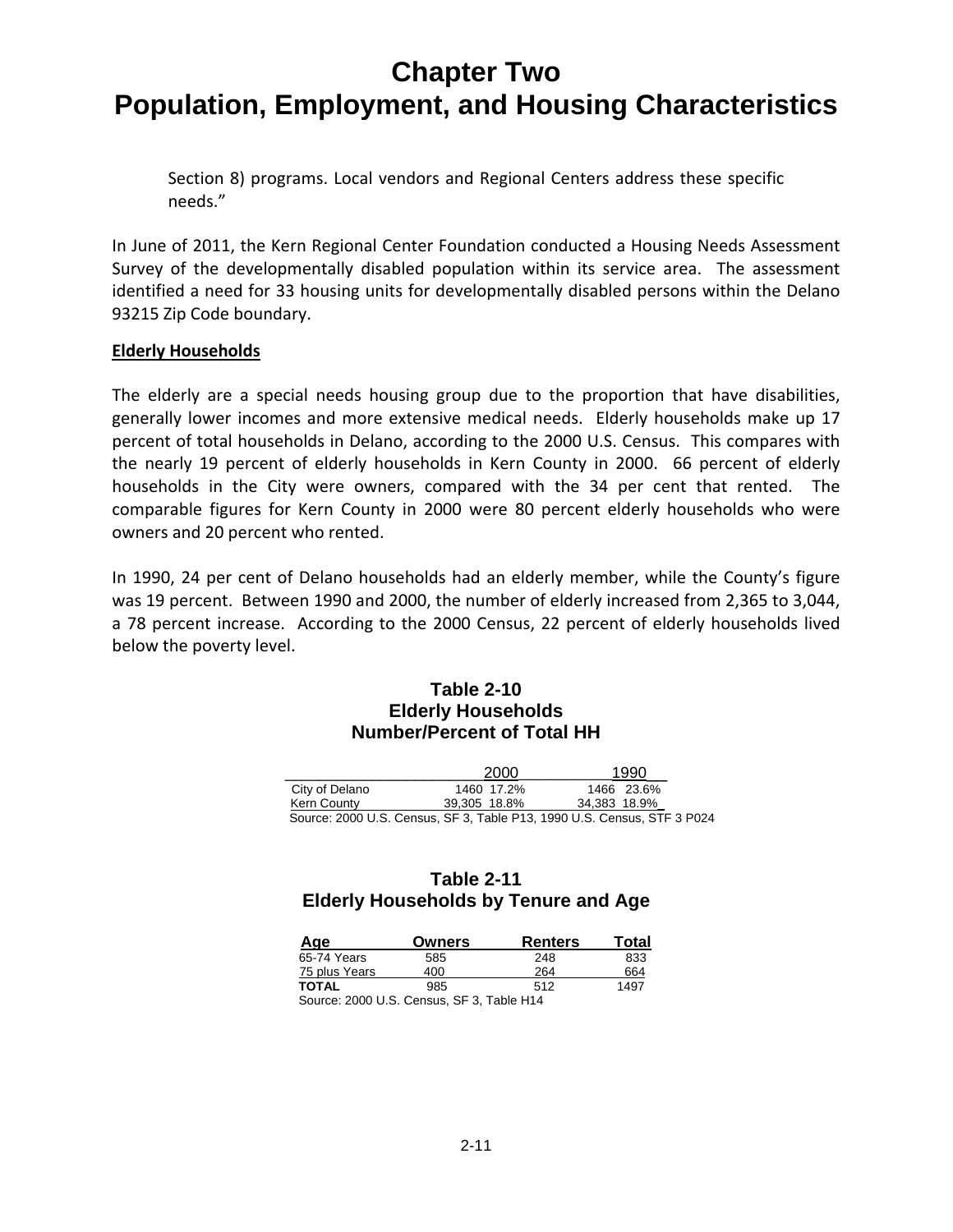|                                              | Table 2-12           |                      |
|----------------------------------------------|----------------------|----------------------|
| <b>Percent Elderly Households in Poverty</b> |                      |                      |
| <b>Households</b>                            | <b>Total Elderly</b> | <b>Percent Below</b> |
| In Poverty                                   | Households           | Poverty Line         |
| 322                                          | 1460                 | 22.1%                |
| Source: 2000 U.S. Cancus, S.E.3, Table P87   |                      |                      |

Source: 2000 U.S. Census, SF 3, Table P87

#### **Large Families**

A large family is defined as one that has five or more members. These households have special difficulties in locating housing due to affordability limitations and the lack of available rental units with 3 or more bedrooms. According the 2000 Census, 38 percent of total households residing in the City of Delano were large families. 63 percent of these large family households were owners, and 37 percent rented their housing units. This is an increase since the 1990 census, which showed that only 30 percent of households were then large families.

**Table 2-13 Large Families by Tenure** 

|              | Number | Percent |
|--------------|--------|---------|
| Owner        | 1987   | 63%     |
| Renter       | 1190   | 37%     |
| <b>TOTAL</b> | 3177   | 100%    |
| $\sim$       | .      | _ _ _ _ |

Source: 2000 U.S. Census, SF 3, Table H17

|                                 | Table 2-14<br>Tenure by Number of Bedrooms/ Percentage |                   |              |            |  |
|---------------------------------|--------------------------------------------------------|-------------------|--------------|------------|--|
|                                 | Owned                                                  | Percentage Rented |              | Percentage |  |
| No<br><b>Bedrooms</b><br>1&2    | 557                                                    | 11.1%             | 863          | 25.3       |  |
| <b>Bedrooms</b><br>3 & More     | 1.397                                                  | 27.9%             | 1898         | 55.6       |  |
| <b>Bedrooms</b><br><b>TOTAL</b> | 3.045<br>4.999                                         | 60.1%             | 650<br>3,411 | 19.1       |  |

Source: 2000 U.S. Census, SF 3, Table H42

#### **Female Head Households**

A total of 1629 households in the City of Delano in 2000 were headed by a female. This constitutes 19 percent of all Delano households. 61 percent of the female headed households included children under 18 years old. Of the 998 female‐headed households with children under 18, 62 percent were below the poverty income level. The proportion of Delano female headed households increased from 15 per cent in 1990, while the number of female headed households with children less than 18 years old increased from 610 in 1990 to 998 in 2000, representing a 61 percent increase.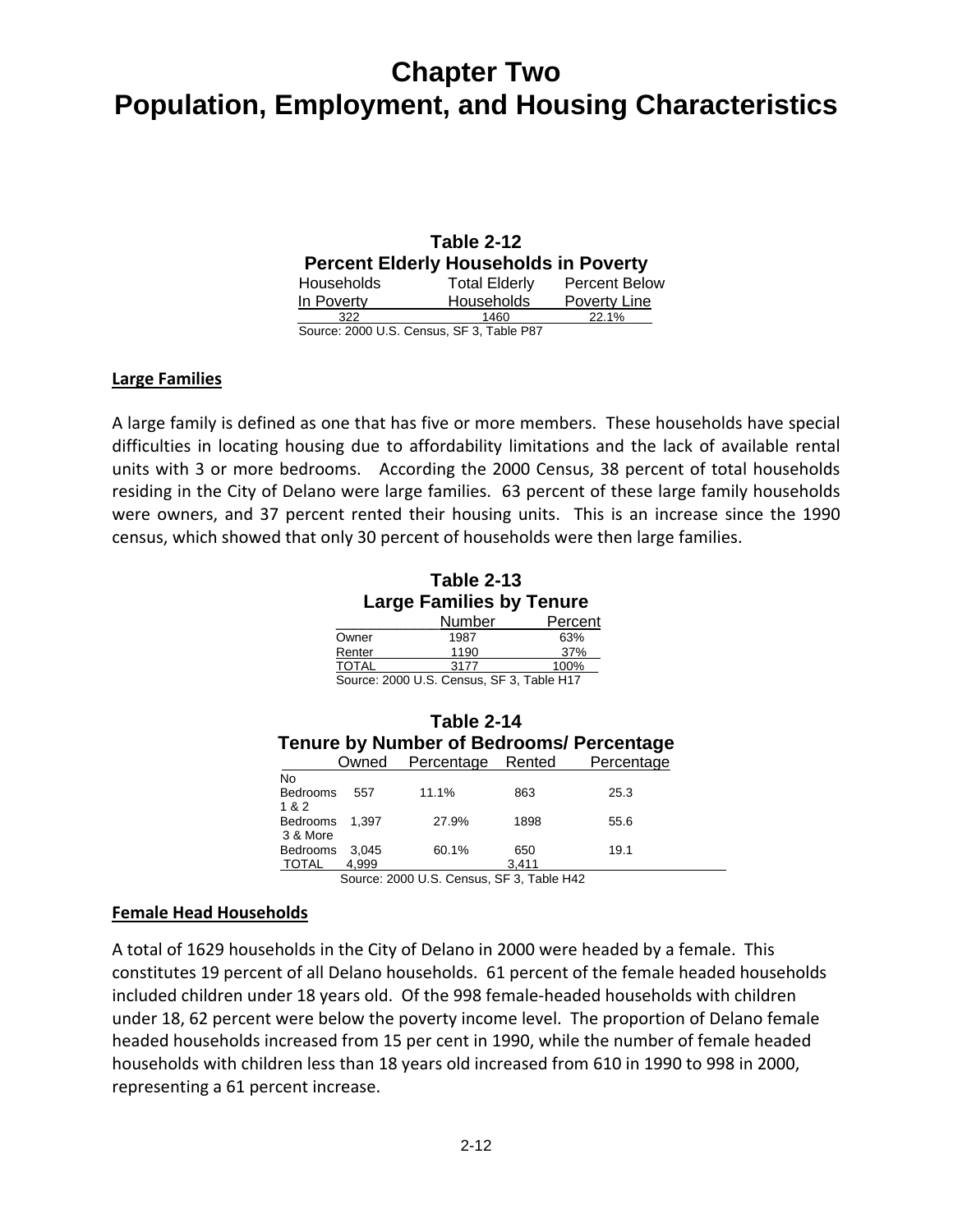#### **Table 2-15 Number and Percentage of Female Head Households**

|                                           | Number | Percentage of<br><b>Total City Households</b> |
|-------------------------------------------|--------|-----------------------------------------------|
| With Children<br>Under 18 Years           | 998    | 13.5                                          |
| <b>Without Children</b><br>Under 18 Years | 524    | 7.1                                           |
| <b>TOTAL</b>                              | 1522   | 20.6                                          |
| Source: 2000 U.S. Census, SF 3, Table P15 |        |                                               |

#### **Table 2-16 Female Head Household by Poverty Status**

| Household Type                            | Number     | Total of       | Percentage of  |
|-------------------------------------------|------------|----------------|----------------|
|                                           | in poverty | Household Type | Household Type |
| <b>Married Couple</b>                     | 1007       | 5317           | 18.9           |
| Male Head                                 |            |                |                |
| Household                                 | 206        | 536            | 38.4           |
| Female Head                               |            |                |                |
| Household                                 | 686        | 1522           | 45.1           |
| Female Head                               |            |                |                |
| with children                             |            |                |                |
| under 18 years                            | 616        | 1188           | 51.9           |
| Course: 2000 U.C. Canaus, CE.3. Table DOO |            |                |                |

Source: 2000 U.S. Census, SF 3, Table P90

### Substandard Housing Conditions

Table 2‐17 shows units that lack some form of traditional housing amenity, based on a survey completed in 2000. A total of 158 units lack complete plumbing and a total 88 lack a complete kitchen facility. Keep in mind these are statistics from the 2000 Census Bureau so the numbers may have changed over the past nine years. However, no matter the number reported, any amount of housing units in this condition is unacceptable. Although a unit having no telephone is listed in the substandard category, there are currently many available sources and access to communication services and devices.

#### **Table 2-17 Substandard Housing**

| <b>Number</b> | <b>Percent</b> |
|---------------|----------------|
| 158           | 1.9            |
| 88            | 1.0            |
| 325           | 3.9            |
|               |                |

Table 2‐18 shows the number of renters and owners that fall into one of the low income categories.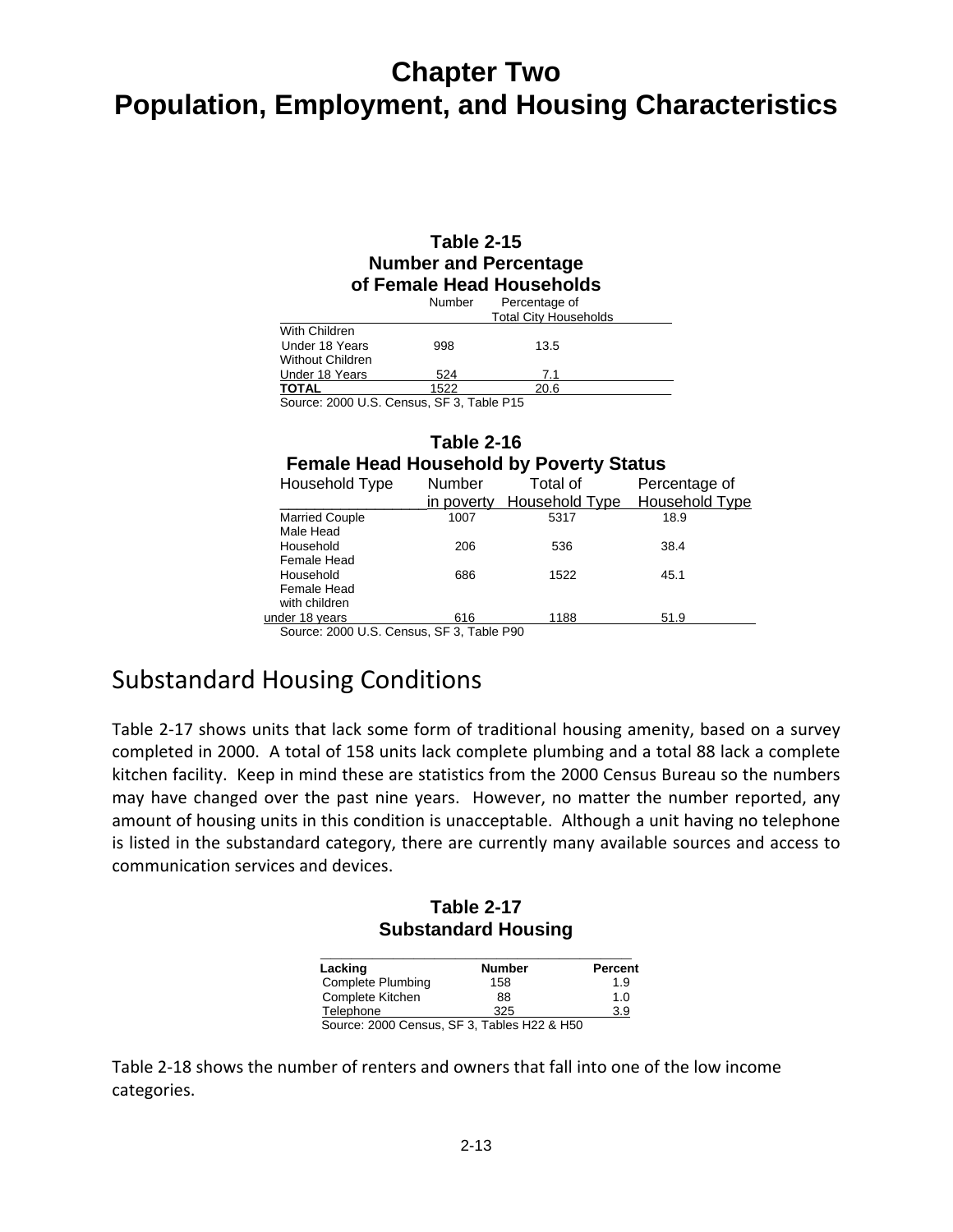#### **Table 2-18 Low Income Households**

| <b>Income</b>                            | Renters | <b>Owners</b> |
|------------------------------------------|---------|---------------|
| Less Than or Equal to 30%                | 1,003   | 493           |
| Greater Than 30% to Less or Equal to 50% | 833     | 769           |
| Less Than or Equal to 50%                | 1,833   | 1.262         |
| Greater Than 50% to Less or Equal to 80% | 795     | 1.231         |

Source: U.S. Department of Housing and Urban Development, Community Housing Affordability Strategy

According to the data provided, there were a large number of both renters and owners in the Less Than or Equal to 50% category. Typically this range represents the extremely low and very low‐income groups.

### Overcrowded Housing

As defined by the state and HUD, overcrowding occurs when there is more than one person per room (excluding kitchens, bathrooms and hallways). Occupancy by more than 1.5 persons per room is considered severe overcrowding. The incidence of overcrowding was significant in Delano, in 1990, with 53 percent of renter households and 33 percent of owner households defined as overcrowded and severely overcrowded. The 2000 Census states that the average household size is 4.02 and the average family size is 4.27<sup>1</sup>. Factors that contribute to the overcrowded rate include housing costs, an increasing number of large families, and an inadequate supply of rental and ownership units for large families.

#### **Table 2-19 Tenure by Occupants per Room**

Percentage

| Persons/<br>Room |       | Owner Percentage |       | Renter Percentage | Total<br>Overcrowded | <b>Felcelitage</b><br>of Total<br><b>Households</b> |
|------------------|-------|------------------|-------|-------------------|----------------------|-----------------------------------------------------|
| 1.0 or less      | 3.335 | 66.7%            | 1609  | 47.2%             |                      |                                                     |
| 1.01 to 1.5      | 807   | 16.1%            | 506   | 14.8              | 1.313                | 15.6                                                |
| 1.5 or more      | 857   | 17.1             | 1.296 | 38.0              | 2,153                | 25.6                                                |
| <b>TOTAL</b>     | 4.999 |                  | 3,411 |                   | 3.466                | 41.2                                                |

<sup>1</sup> City of Delano 2003 Housing Element

 $\overline{a}$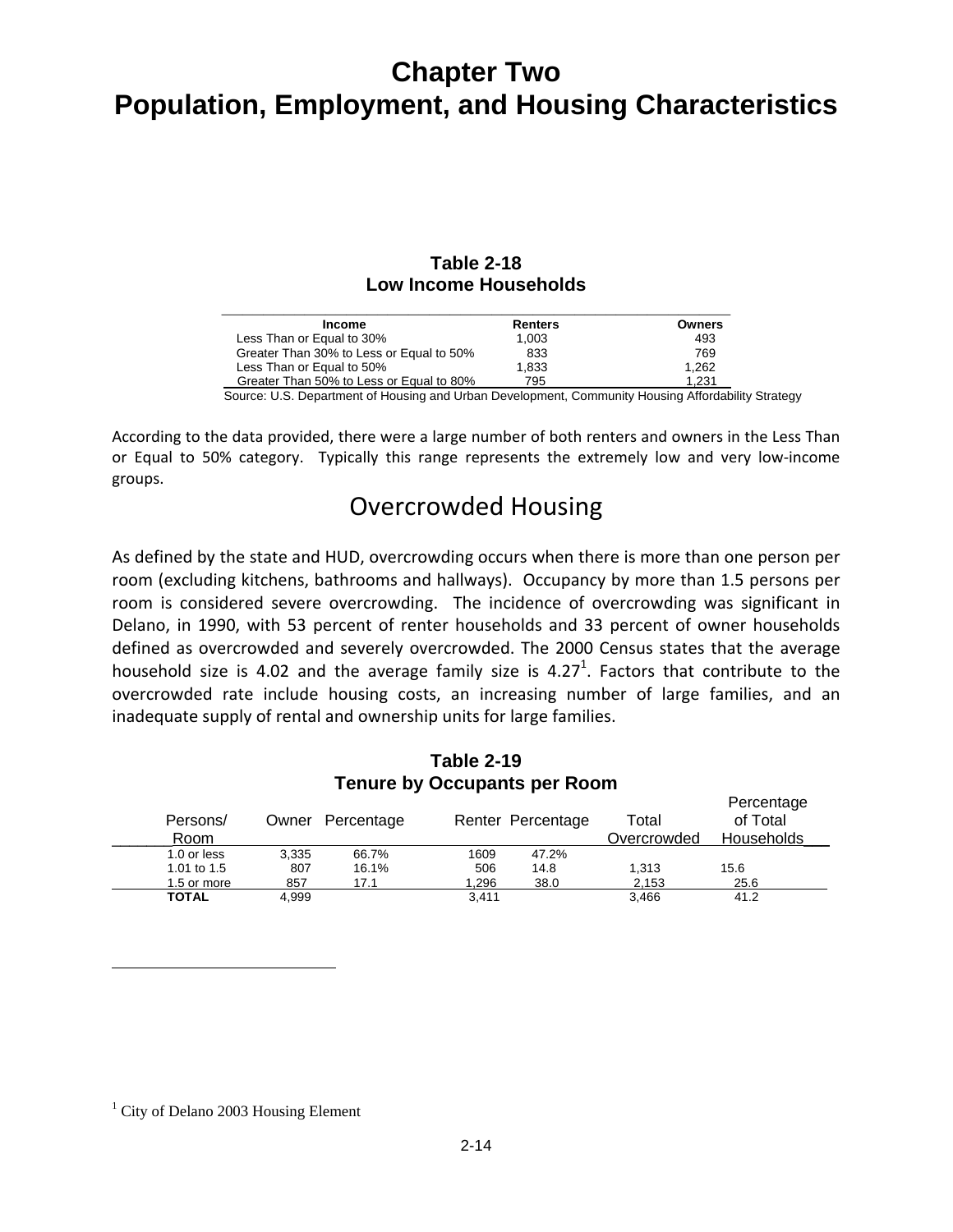Although overcrowding is usually concentrated in areas where the area median income is the lowest, overcrowding seems to be a City wide problem as illustrated in Figure 3 below. This could be explained in three ways. First, over 50% of Delano's population is considered low or very low income. Low income families often share housing in order to minimize expenses. Second, there is a large migrant farm worker population. Nearly 35% of Delano's workforce was employed as farm workers<sup>2</sup>. According to the California Agricultural Workers Health Survey (CAWHS), nearly half of dwellings occupied by California hired farm workers are overcrowded, and a quarter are extremely overcrowded<sup>3</sup>. Lastly, many recent immigrants are young adults of childbearing age, from a country with a tradition of large families. Combination of families often come together to share living quarters, which seems to occur in both urban and rural areas, as well as multigenerational family households.

 $\frac{2}{2}$  Ibid

<sup>3</sup> *Environmental Health Policy and California's Farm Labor Housing***,** John Muir Institute on the Environment University of California, Davis, October 1, 2006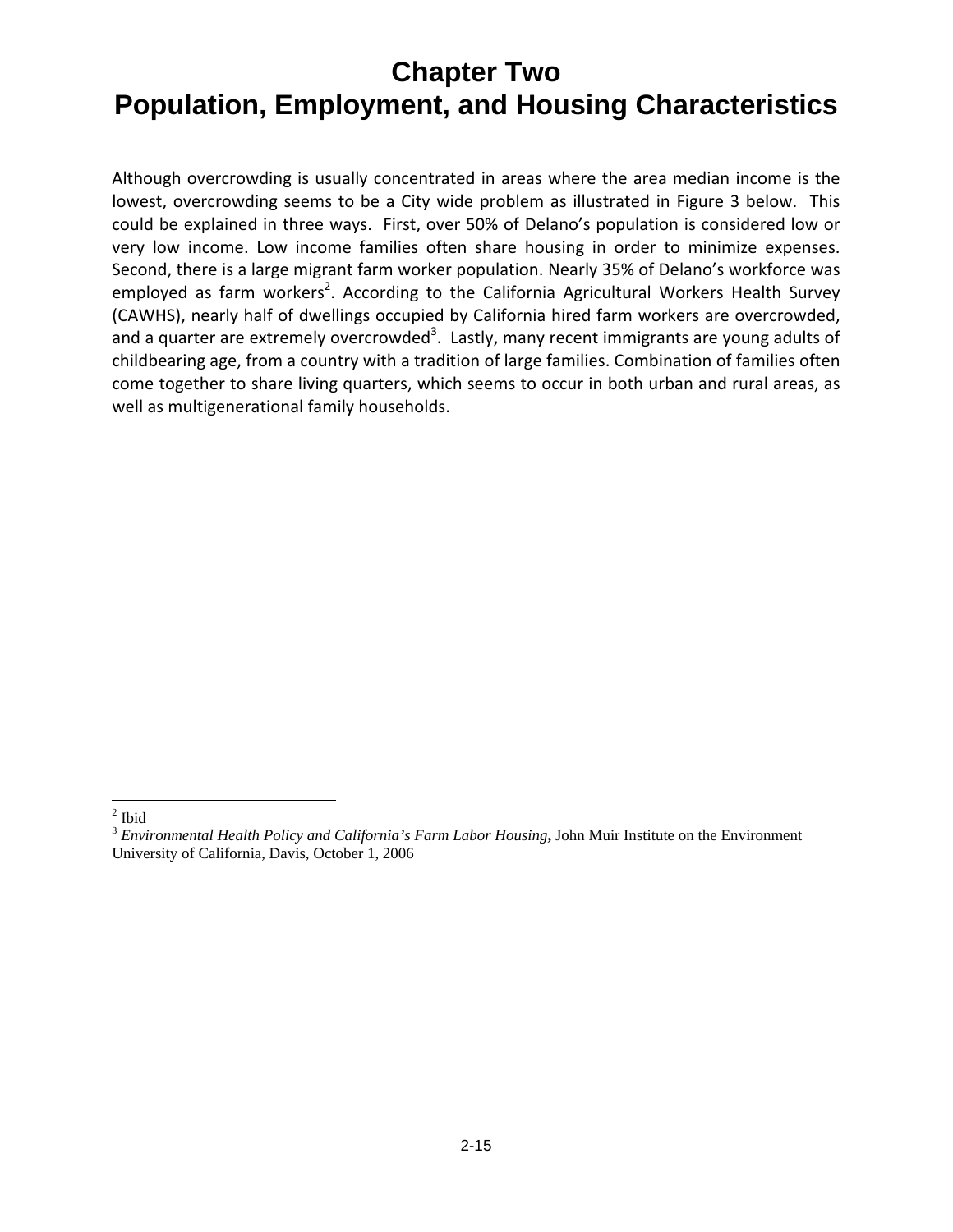

#### **Figure 2-3**

### Housing Overpayment

In the current economic market, more and more lower-income (less than 80 percent of are median income) families are cutting back on basic necessities just to pay housing costs. According to the 2002 Comprehensive Housing Affordability Strategy (CHAS), 1,410 renters and 1,447 owners were overpaying for housing within the low and very low‐income household groups. These numbers represent 54 percent of low income renters and 58 percent of low income owners paying more than 30 percent of household income on housing costs. Among renters of all income levels, 42 percent were paying more than 30 percent of income on housing costs, and 35 percent of owners were burdened with payments higher than 30 percent.

#### **Table 2-20 Housing Overpayment (Paying 30% or More of Income on Housing Costs)**

| Income Range                                       | <b>Number</b><br>of Renters | Percentage<br>of Total<br>Renters | Number<br>of Owners | Percentage<br>of Total<br>Owners |
|----------------------------------------------------|-----------------------------|-----------------------------------|---------------------|----------------------------------|
| <b>Extremely Low</b><br><30% of median<br>Verv Low | 786<br>$>30\%$ and $<50\%$  | 78.4                              | 331                 | 67.1                             |
| of median                                          | 537                         | 64.5                              | 528                 | 68.7                             |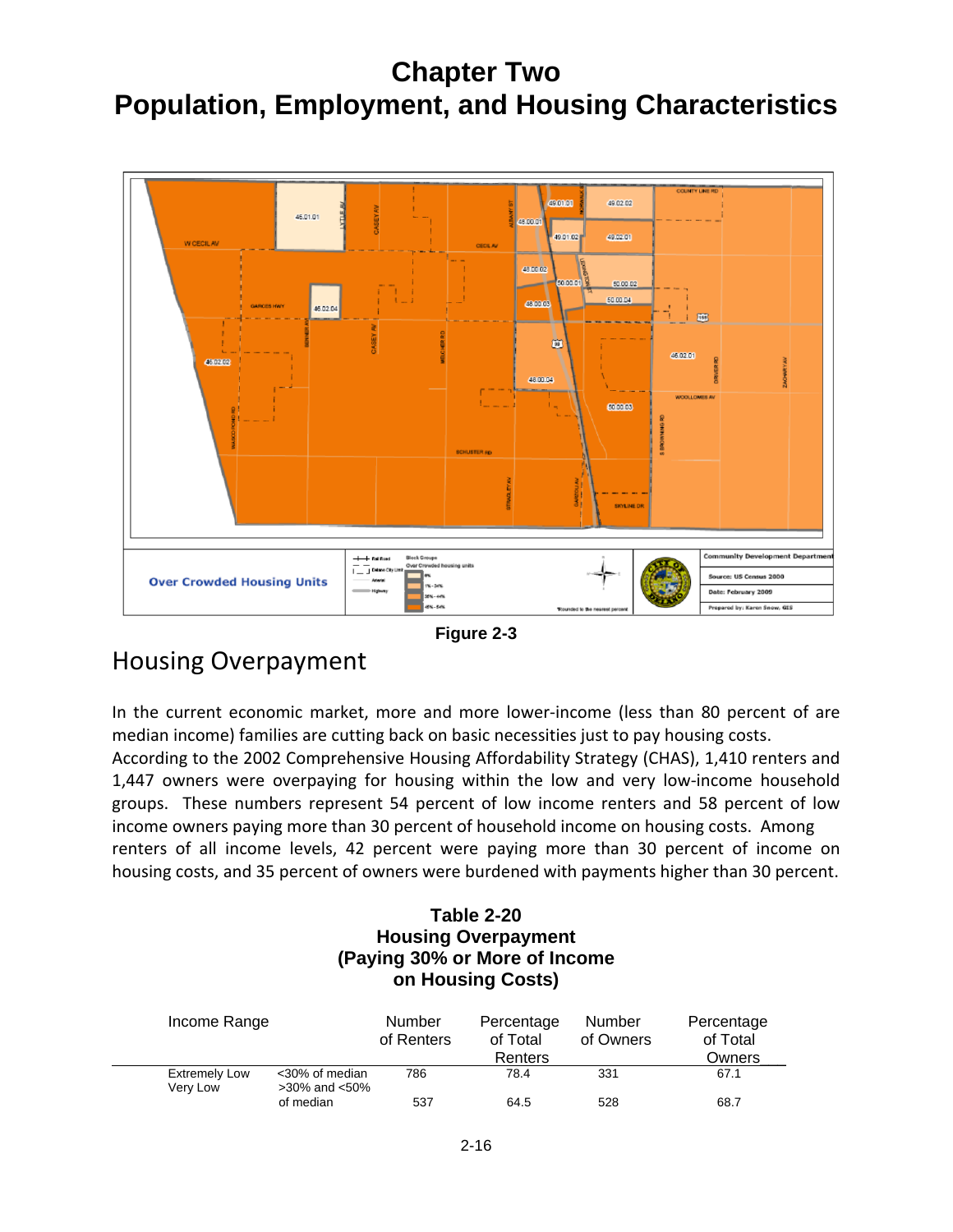| Total                        |                                  | 2.154 | 42.4 | 3.940 | 34.6 |
|------------------------------|----------------------------------|-------|------|-------|------|
|                              |                                  |       |      |       |      |
| Moderate &<br>above Moderate | >80% of median                   | 744   | 2.7  | 2.493 | 11.2 |
| LOW                          | $>50\%$ and $<80\%$<br>of median | 87    | 10.9 | 588   | 47.8 |

Source: <sup>2002</sup> Comprehensive Housing Affordability Strategy (CHAS)

## Household Size

There is not a significant contrast between households (Table 2‐20) that are owner‐occupied and households that are renter-occupied. What is significant though is the household size in the 6 to 7 or more category that are renting. This may be of concern considering that a typical multi-family dwelling unit usually consists of two to three bedrooms.

| Household | Owner    | Renter   | Total      | Percent of Total  |
|-----------|----------|----------|------------|-------------------|
| Size      | Occupied | Occupied | Households | <b>Households</b> |
|           | 454      | 463      | 917        | 10.9              |
| າ         | 958      | 516      | 1.474      | 17.5              |
| 3         | 689      | 615      | 1,304      | 15.5              |
| 4         | 911      | 627      | 1,538      | 18.3              |
| 5         | 812      | 537      | 1,349      | 16.0              |
| 6         | 555      | 329      | 884        | 10.5              |
| 7 or more | 620      | 324      | 944        | 11.3              |
| Total     | 4,999    | 3,411    | 8410       | 100               |

**Table 2-21 Household Size by Tenure** 

Source: 2000 U.S. Census Bureau, SF 3, Table H17

The 2000 Census reported that there were 8,410 households in the City with an average size of 4.04 persons per occupied household. It was estimated that 7,245 or 86.2 percent were family households, 1,164 or 13.8 percent were nonfamily households, with only 917 households or 10.9 percent of the total representing individuals living alone. The population per household of 4.02 persons is relatively high in comparison to that of the County at 3.03 percent.

### Housing Occupancy

The U.S. Census reported a total 8,410 occupied units during 2000 and a total of 421 vacant units during the same time period. Of the 8,410 occupied units, 4,999 were owner‐occupied and 3,411 were renter occupied. As illustrated in Figure 4, the highest number of owner occupied units within Delano is primarily located in the north‐east part of the City, with certain block groups having up to 83% of owner occupied housing. Conversely, in certain south‐ west Delano block groups, the highest owner occupied housing is only 17%.

Of the 8,830 available dwelling units, 8,410 were occupied and 421 were reported as vacant. Of the reported vacant units: 204 were listed as for rent, 57 were listed at for sale only, 30 were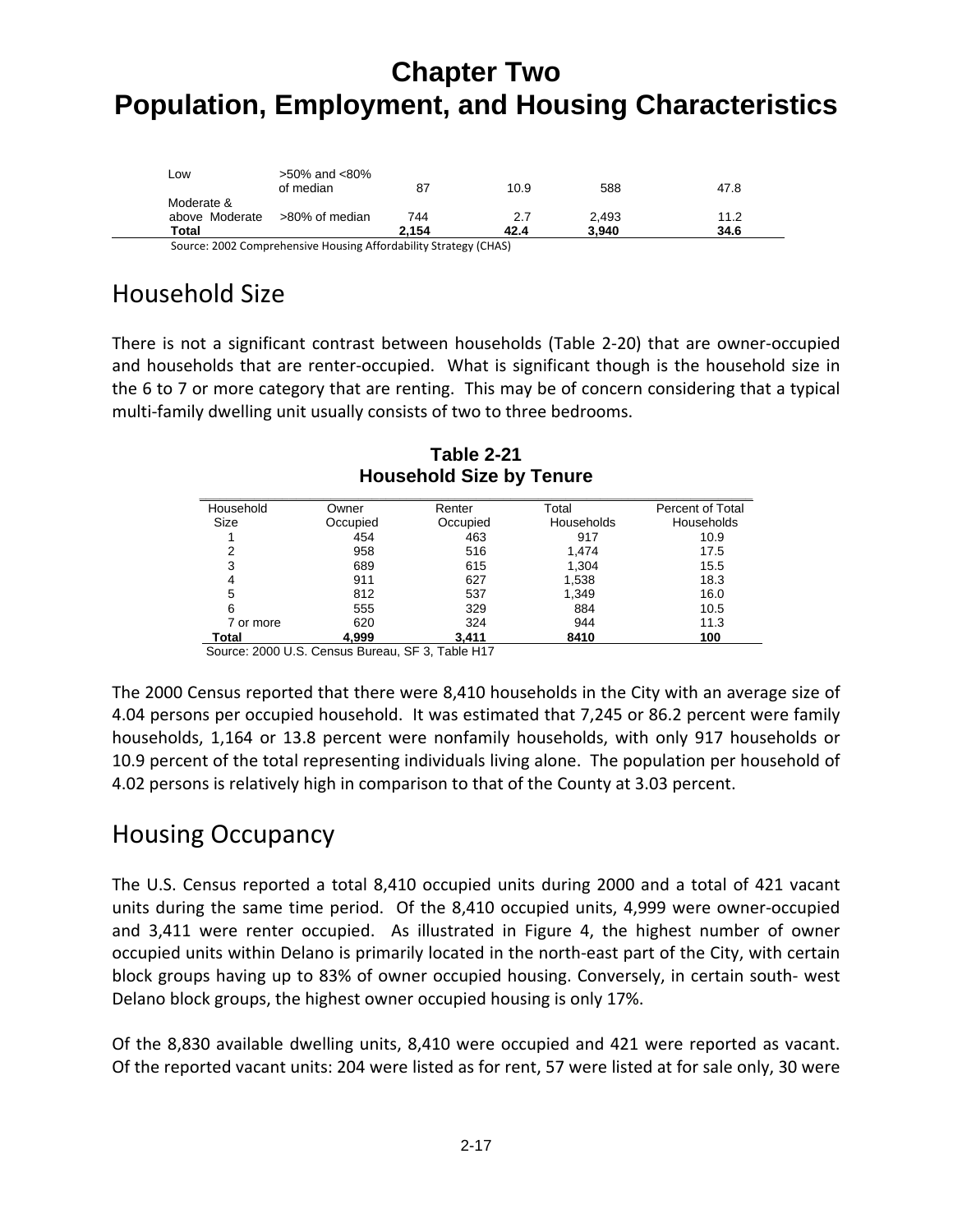rented or sold (not occupied), 27 were listed as seasonal, recreational, or occasional use, 17 were reported as for migratory workers only, and 86 were reported as other vacancy.



**Figure 2-4** 

### Fair Market Rent

The 2009 income limits (Table 2‐22) are based on HUD's fiscal year Fair Market Rate areas. In 2009, Kern County area median income is \$52,200.

**Table 2-22 Kern County Income Limits** 

|                     |          |                       |          | Kern County, California |          |          |          |          |          |          |
|---------------------|----------|-----------------------|----------|-------------------------|----------|----------|----------|----------|----------|----------|
| FY 2009             | Median   | FY 2009 Income        |          |                         |          | 4        |          | 6        |          | 8        |
| <b>Income Limit</b> | Income   | <b>Limit Category</b> | Person   | Person                  | Person   | Person   | Person   | Person   | Person   | Person   |
| Area                |          |                       |          |                         |          |          |          |          |          |          |
| <b>Kern County</b>  | \$52,200 | <b>Very Low (50%)</b> | \$19,550 | \$22,300                | \$25,100 | \$27,900 | \$30,150 | \$32,350 | \$34,600 | \$36,850 |
|                     |          | <b>Income Limits</b>  |          |                         |          |          |          |          |          |          |
|                     |          | <b>Extremely Low</b>  | \$11,750 | \$13,400                | \$15,100 | \$16,750 | \$18,100 | \$19,450 | \$20,750 | \$22,100 |
|                     |          | (30%) Income          |          |                         |          |          |          |          |          |          |
|                     |          | Limits                |          |                         |          |          |          |          |          |          |
|                     |          | Low (80%) Income      | \$31,250 | \$35,700                | \$40,200 | \$44,650 | \$48,200 | \$51,800 | \$55,350 | \$58     |
|                     |          | Limits                |          |                         |          |          |          |          |          |          |

Source: 2009 U.S. Department of Housing and Urban Development Income Limits Summary for Kern County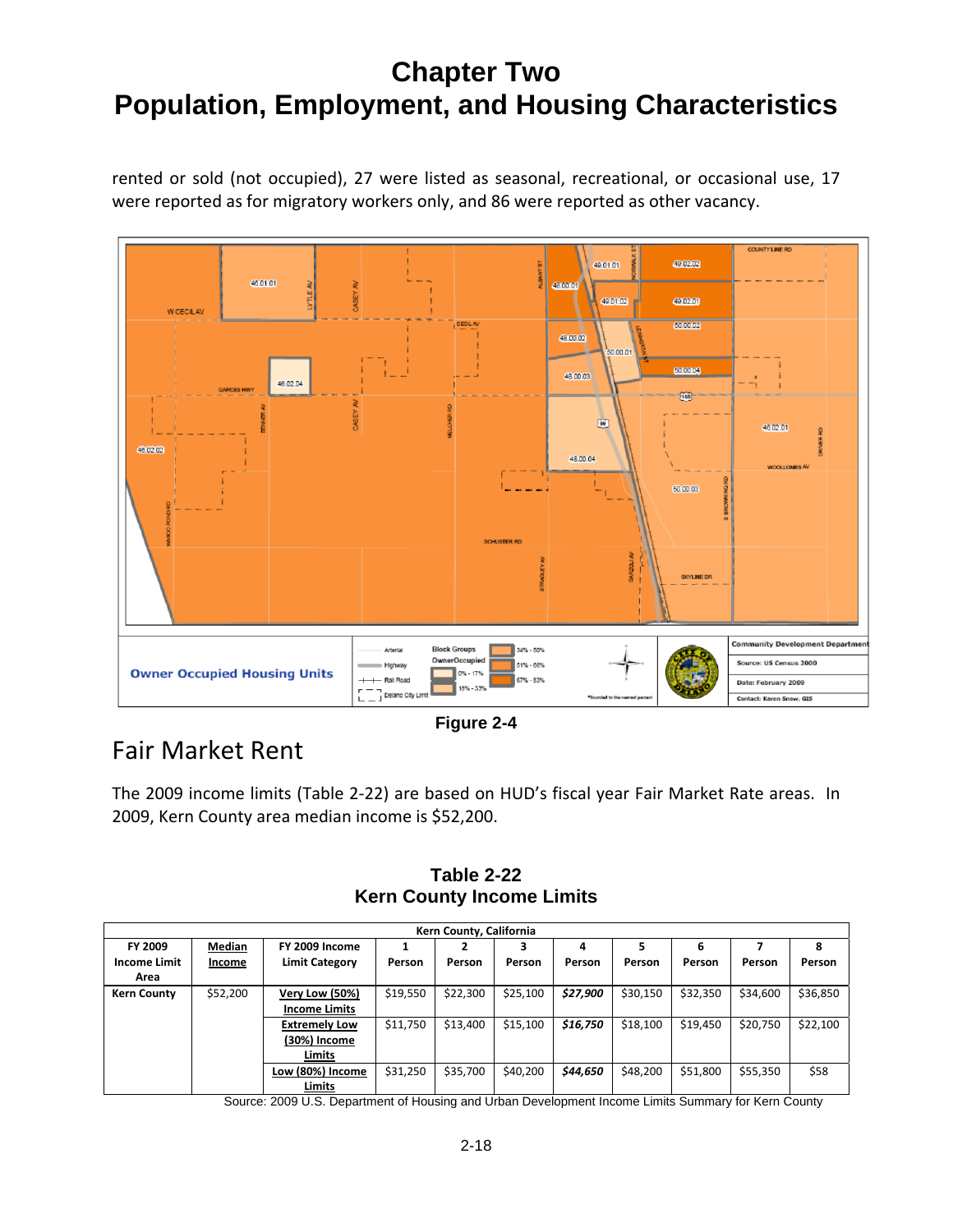### Gender and Family Status

Table 2‐23 shows the male/female households with children and female head‐of‐household with children.

#### **Table 2-23 Household Status \_\_\_\_\_\_\_\_\_\_\_\_\_\_\_\_\_\_\_\_\_\_\_\_\_\_\_\_\_\_\_\_\_\_\_\_\_\_\_\_\_\_\_\_**

| <b>Male/Female</b>                 | <b>Number</b> |
|------------------------------------|---------------|
| With related children under 18     | 3.868         |
| With related children under<br>- 5 | 2.045         |
| <b>Female with no Husband</b>      |               |
| With related children under 18     | 1.188         |
| With related children under 5      | 472           |
| Source: 2000 U.S. Census           |               |

Table 2‐24 show the age of individual households. Consistent with other reporting data, the age groups for the 25 to 34 and 35 to 44 age categories represent the largest number of the population occupying housing.

#### **Table 2-24 Age of Householders \_\_\_\_\_\_\_\_\_\_\_\_\_\_\_\_\_\_\_\_\_\_\_\_\_\_\_\_\_\_\_\_\_\_\_\_\_\_\_\_\_\_**

| Age         | Number                | Percent |
|-------------|-----------------------|---------|
| 15 to 24    | 491                   | 5.8     |
| 25 to 34    | 1,815                 | 21.6    |
| 35 to 44    | 2,155                 | 25.6    |
| 45 to 54    | 1.522                 | 18.1    |
| 55 to 64    | 1.012                 | 12.0    |
| 65 and over | 1,414                 | 16.8    |
| Total       | 8.409                 | 100.0   |
| --------    | $\sim$ $ \sim$ $\sim$ |         |

Source: 2000 U.S. Census (SF 1)

### Race, Ethnicity and Minority Concentration

Table 2‐25 provides a breakdown of the 1980, 1990, and 2000 racial and ethnicity distribution of the City by number and percent. As show in table 2‐15, there are varying methods by which data is being reported. In the 1980 and 1990 Census data available, the Hispanics were included in either one of the following groups: White, Black, Native American, Asian, or other race. The 2000 Census data provides only White, Black, Native American, Asian, and Other Race as an ethnicity category. Hispanics were not categorized by race.

### **Table 2-25 Ethnicity of Population**

| Ethnicity | 1980<br><b>Number/Percent</b> |      | 1990<br><b>Number/Percent</b> |      | 2000<br><b>Number/Percent</b> |      |
|-----------|-------------------------------|------|-------------------------------|------|-------------------------------|------|
| White     | 6.750                         | 40.9 | 5.521                         | 24.3 | 10.157                        | 26.2 |
| Hispanic  | N/A                           | N/A  | N/A                           | N/A  | 18.198                        | 49.9 |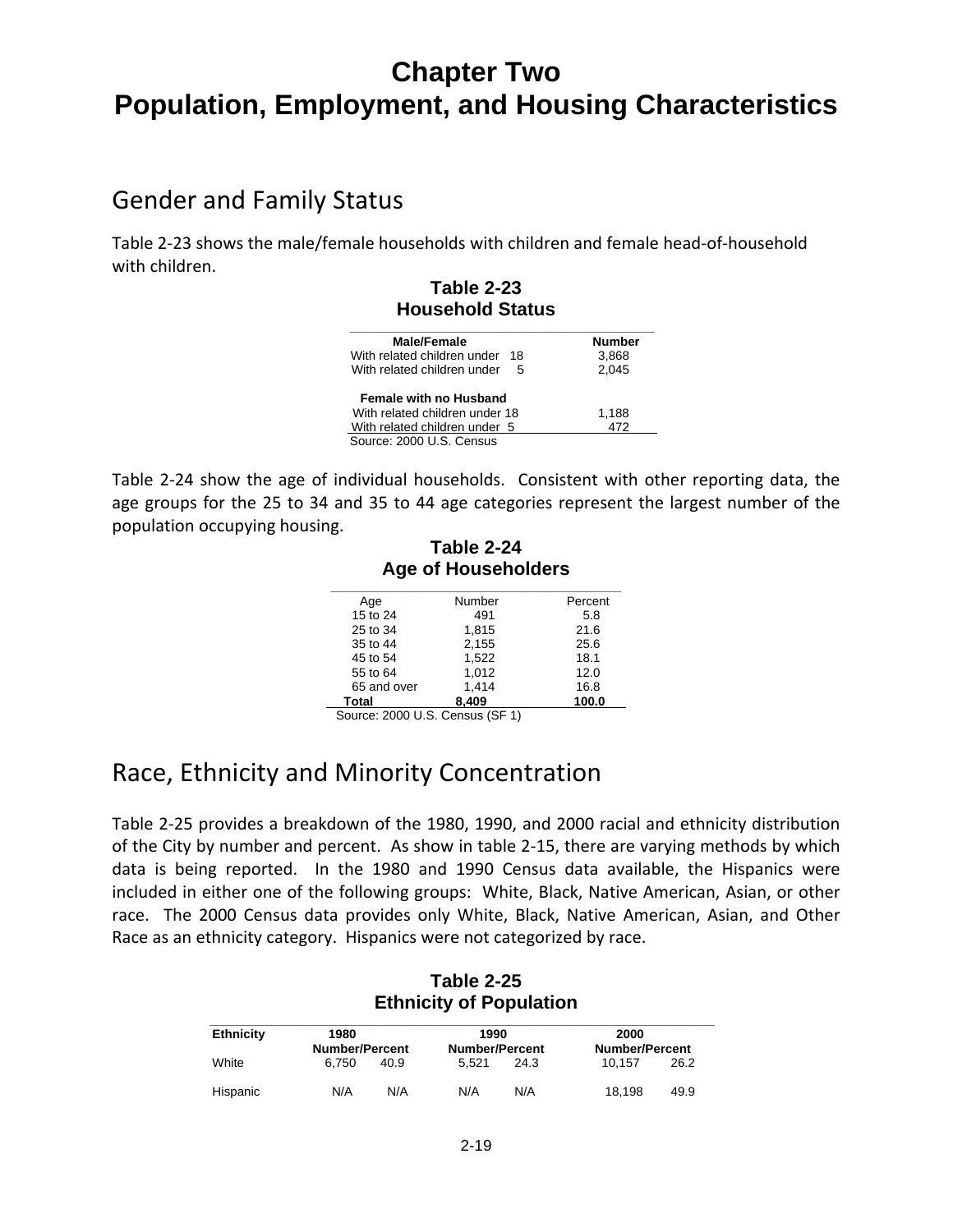| <b>Black</b>                        | 505    | 3.1  | 534    | 2.3  | 2,193  | 5.6  |
|-------------------------------------|--------|------|--------|------|--------|------|
| Native American                     | 134    | 0.8  | 134    | 0.6  | 352    | 1.0  |
| Asian/Pacific<br>Islander           | 2.418  | 14.7 | 4,903  | 21.5 | 6,187  | 15.9 |
| <sup>4</sup> Other Race             | 6.684  | 40.5 | 11,670 | 51.3 |        |      |
| Two or More<br>Races                |        |      |        |      | 1,737  | 4.4  |
| Total                               | 16,491 | 100  | 22,762 | 100  | 38,824 | 100  |
| Hispanic Origin -                   |        |      |        |      |        |      |
| Any Race                            | 9.464  | 57.4 | 14,214 | 59.3 | N/A    | N/A  |
| Source: 1980, 1990, and 2000 Census |        |      |        |      |        |      |

The race and Hispanic origin categories were used by the Census Bureau and were mandated by the Office of Management and Budget Directive. As of the 2000 Census, there were eight race‐ ethnicity categories that also fell into the non-Hispanic or Hispanic category. This revised method treats race and ethnicity as to separate and distinct categories.

The White category represented a majority of the overall population during 1980 and 1990. In 2000, the Hispanic category was reported as representing a majority of the population with 18,198 persons or 49.9 percent of the population. Of notable change is the Asian/Pacific Islander category that shows a steady increase since 1980.

### Public Assisted Housing

### **Section 8 Housing Programs**

 $\overline{a}$ 

The Housing Authority of the County of Kern administers the Section 8 housing choice voucher and subsidized public housing programs for the City of Delano. The Section 8 Housing Choice Voucher Program provides rental subsidies to low‐income families which spend more than 30 percent of their gross income on housing costs. The program pays the difference between 30 percent of the recipients' monthly income and the federally approved payment standard. According to the Housing Authority of the Kern, there are 107 Delano residents in receipt of a Section 8 Housing Choice Voucher. Recipients of Housing Choice Vouchers are able to find their own housing, including single‐family homes, townhouses and apartments. Participants are free to choose any housing that meets the requirements of the program and is not limited to units located in subsidized housing projects.

The Section 8 Public Housing Program provides decent and safe rental housing for eligible low‐ income families, the elderly, and persons with disabilities. Public housing comes in all sizes and

 $<sup>4</sup>$  In the 1980 and 1990 Census Hispanics were categorized under "Other Race"</sup>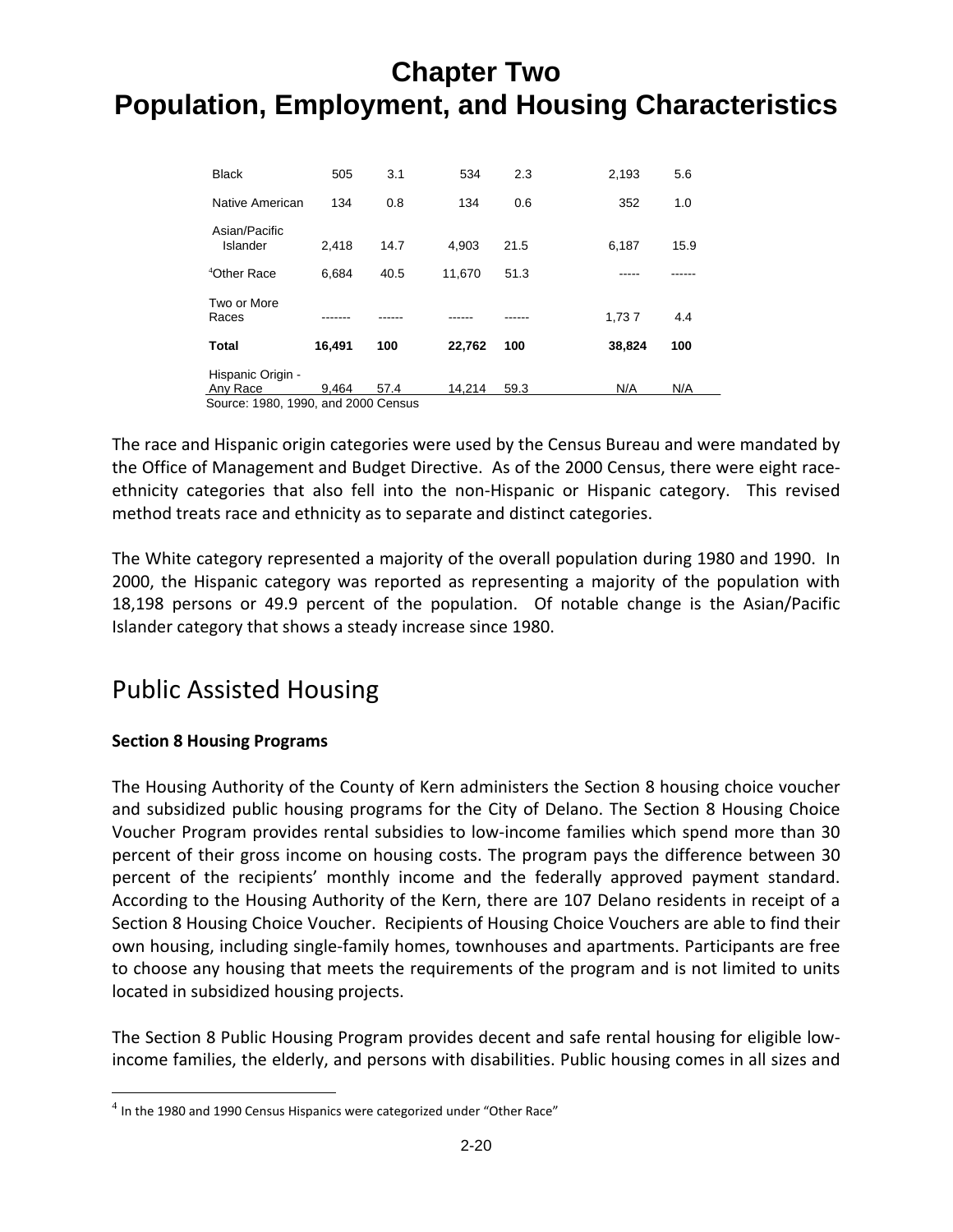types, from scattered single family houses to high‐rise apartments for elderly families. The program has the same income requirement as the Housing Choice Program. According to the Housing Authorities of the County of Kern, all public housing units are currently occupied or committed, leaving 372 Delano residents on the waiting list. Table 2‐26 provides a wait‐list distribution by race/ ethnicity. This distribution is consistent with the overall population distribution in the City, with Hispanics comprising the largest population group, followed by Whites. However, Whites and Asians are heavily underrepresented in the Section 8 public housing program in Delano, while American Indians are only slight overrepresented. African Americans are slightly underrepresented.

| <b>Race/Ethnicity</b>                      | % of Total<br><b>Applications</b> | % of Total<br><b>Population</b> |
|--------------------------------------------|-----------------------------------|---------------------------------|
| American Indian or Alaska<br><b>Native</b> | 2.4%                              | 1%                              |
| Asian                                      | 1.7%                              | 15.9%                           |
| <b>Black or African American</b>           | 2.4%                              | 5.6%                            |
| Hispanic                                   | 90%                               | 49.9%                           |
| Whites<br>Total                            | 3.5%<br>100%                      | 26.2%<br>100%                   |

#### **Table 2-26 Section 8 Public Housing Wait List Versus Delano Population by Race**

Source: US Census 2000 and HMDA data, 2007

#### **Affordable Housing Projects**

Apartment projects can receive housing assistance from a variety of sources to ensure that rents are affordable to lower‐income households. In exchange for public assistance, owners are typically required to reserve a portion or all of the units as housing affordable to lower‐income households. The length of use restrictions is dependent upon the funding program. The types of public assistance commonly used by owners when partnering with local jurisdictions are Home Partnership Investment Program (HOME) and Community Development Block Grant Program (CDBG). These funds are typically used in concert with Low Income Housing Tax Credits (LIHTC) to reduce the debt associated with a project, therefore maximizing affordability. Currently, the City of Delano does not have a partnership with private owners in use of their HOME/ CDBG funds. However there are several LIHTC projects located in the City.

The Low Income Housing Tax Credit Program (LIHTC) creates an incentive for private investment in low-income housing development by giving federal tax credits to investors. Private investors, such as banks and corporations, buy the tax credits from the affordable housing developer. The owner/ developer use these proceeds from the sale of tax credits, known as "equity," to construct or rehabilitate housing. Investors receive a federal tax credit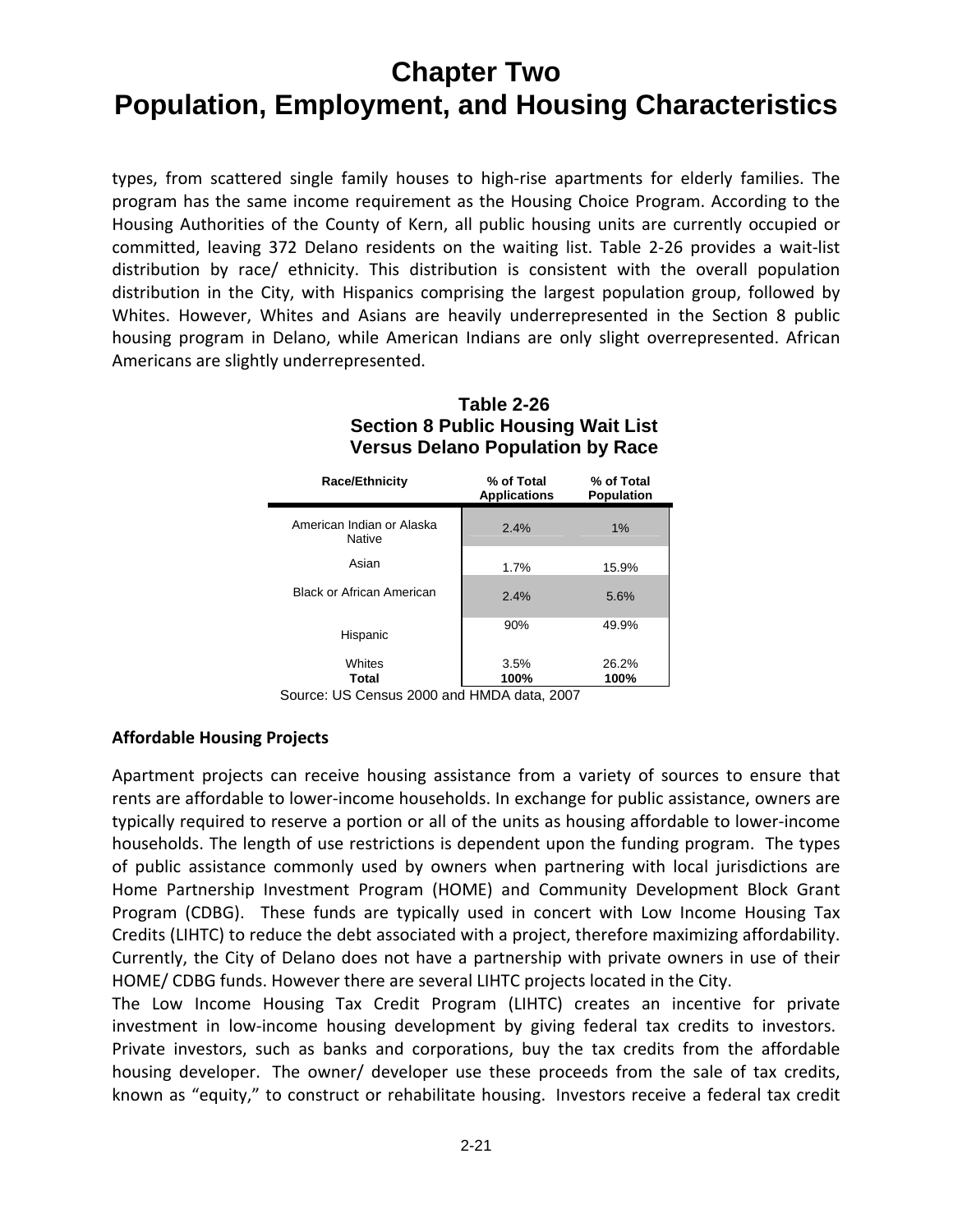over a ten‐year term. Currently, there are 9 LIHTC rental housing developments in the City of Delano, providing 529 affordable units to lower‐income households, as illustrated in Table 2‐27 below.

| Apartment                                   | # of units | affordable units | Location                                                                            |
|---------------------------------------------|------------|------------------|-------------------------------------------------------------------------------------|
| <b>Sunny View</b>                           | 140        | 138              | North of 18 <sup>th</sup> Ave,<br>east of Dover St.                                 |
| Villas Santa Fe                             | 81         | 80               | Garces Hwy/ Main Street                                                             |
| <b>Belmont Meadows</b>                      | 70         | 69               | 150 Belmont Street                                                                  |
| Villas Del Sol                              | 43         | 42               | 2020 Girard Street                                                                  |
| Quincy Street Apt <sup>5</sup> .            | 33         | 7                | 1626 Quincy Street                                                                  |
| Jasmine Heights                             | 128        | 128              | 851 22nd Avenue                                                                     |
| Casa Hernandez Apartments                   | 80         | 79               | South Albany Ave                                                                    |
| Casas del Valle / Housing Authority of Kern | 35         | 35               | Austin Street, Delano Court,<br>and Belmont Street, south of<br><b>First Avenue</b> |
| Maganda Park                                | 20         | 20               | Balboa Street between First<br>Avenue and Diaz Street                               |
| Total                                       | 560        | 529              |                                                                                     |

#### **Table 2-27 Low Income Housing Tax Credits Location and Number of Units**

Source: California State Treasurer

#### **Affordable Housing Projects at Risk of Conversion**

State Housing Element Law requires that the Housing Element contain an identification of financially assisted housing projects or those whose occupancy is restricted to income levels based on affordability criteria which may be at risk of conversion to market rate rents during the next 10 years. Data provided by the California Housing Partnership Corporation indicate two projects in Delano which may be at risk for conversion. One of these projects is the Olson Rotary Village, a 42 unit development for senior citizen occupancy located at 1635 Randolph Street. This project is operated by a nonprofit organization. The other identified at risk project is Delano Gardens, a 76 unit project located at 302 Garces Highway.

Staff contact with the management of each of these two projects has indicated that there is no foreseen change in the assistance status of either project. Therefore, there are no housing projects within the City of Delano that are known to staff to be at risk of conversion from an assisted status to market rate.

#### **Licensed Community Care Facilities**

 $\overline{a}$ <sup>5</sup> The Housing Authority has in escrow Quincy Street Apartments. The development just ended its 20-year compliance period under the HUD Housing Development Grant Program, and the Agency intends to preserve the property with affordable rents for families.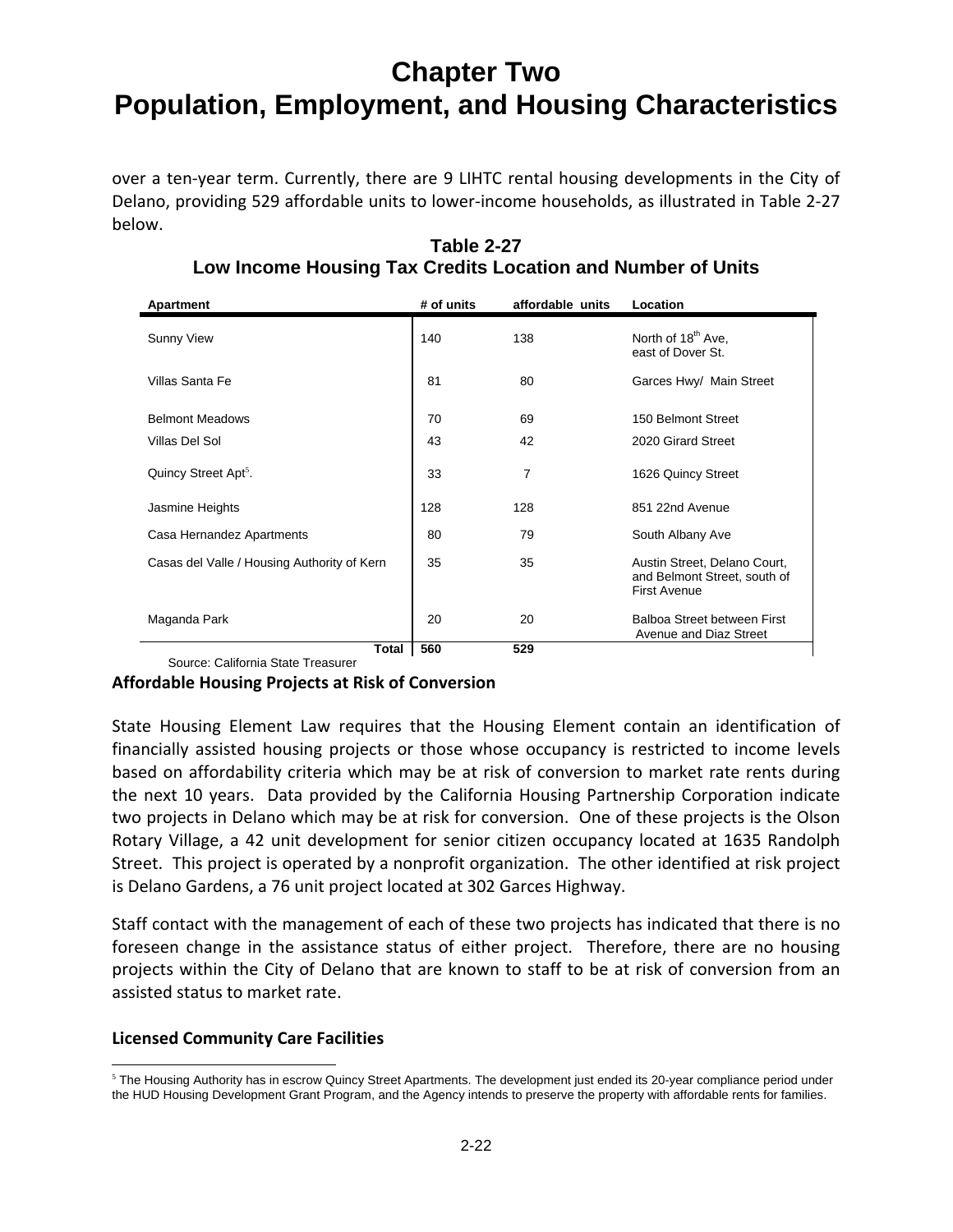Persons with special needs, such as the elderly and those with disabilities, must also have access to housing in a community. Community care facilities provide a supportive housing environment to persons with special needs in a group situation.

According to the State of California Community Care Licensing Division of the State's Department of Social Services, there are 17 State‐licensed community care facilities located in Delano. The locations of these facilities are shown in Table 2‐28.

| Table 2-28                                              |                           |                                  |  |  |  |
|---------------------------------------------------------|---------------------------|----------------------------------|--|--|--|
| <b>Locations of Community Care Facilities in Delano</b> |                           |                                  |  |  |  |
| <b>Facility Name</b>                                    | <b>Street Address</b>     | <b>Type</b>                      |  |  |  |
| ADC <sub>1</sub>                                        | 600 JEFFERSON ST          | <b>Adult Day Care</b>            |  |  |  |
| <b>ADULT DEVELOPMENT CENTER II</b>                      | <b>612 MAIN STREET</b>    |                                  |  |  |  |
| <b>DELANO ASSN. FOR THE DEVELOPMENTALLY DISABLED #2</b> | 531 HIGH STREET           |                                  |  |  |  |
| <b>POSITIVE SUPPORTS</b>                                | <b>618 MAIN STREET</b>    |                                  |  |  |  |
| <b>GUERRA FAMILY CARE HOME</b>                          | 1022 ALBANY               | <b>Adult Residential</b>         |  |  |  |
| <b>MOORE SMALL FAMILY HOME</b>                          | <b>1101 AUSTIN STREET</b> | Care                             |  |  |  |
| <b>TERREL'S RESIDENCE</b>                               | <b>1818 - 7TH AVENUE</b>  |                                  |  |  |  |
| <b>TERREL'S RESIDENCE #2</b>                            | 1823 5TH PLACE            |                                  |  |  |  |
| <b>TERREL'S RESIDENCE #3</b>                            | 2039 5TH PLACE            |                                  |  |  |  |
| <b>TERREL'S RESIDENCE #6</b>                            | 918 BALBOA                |                                  |  |  |  |
| <b>CASCADE VIEW CARE HOME</b>                           | 1834 CASCADE AVENUE       | Residential Care for the Elderly |  |  |  |
| <b>DELANO MANOR</b>                                     | 2120 18TH AVENUE          |                                  |  |  |  |
| <b>JVMA GUEST HOME</b>                                  | <b>1960 BOREL STREET</b>  |                                  |  |  |  |
| <b>POSITIVE DIRECTIONS #9</b>                           | 329 EL CAMINO DRIVE       |                                  |  |  |  |
| <b>RASAY CARE HOME</b>                                  | 2308 VISTA COURT          |                                  |  |  |  |
| <b>SANTA BARBARA MANOR</b>                              | 2239 SANTA BARBARA CIRCLE |                                  |  |  |  |
| <b>TERREL'S RESIDENCE #1</b>                            | 1610 5TH PLACE            |                                  |  |  |  |
|                                                         |                           |                                  |  |  |  |

Source: State of California Community Care Licensing Division, 2009

Table 2‐29 summarizes the facilities by type and capacity. Delano currently contains three types of facilities: adult day care, adult residential care, and residential care for the elderly. These facilities have a total capacity for 82 persons in 24‐hour care and 259 adults in day care programs.

|                      | Table 2-29<br><b>Community Care Facilities</b> |                   |          |
|----------------------|------------------------------------------------|-------------------|----------|
| <b>Type Facility</b> | <b>Description</b>                             | <b>Facilities</b> |          |
|                      |                                                | No.               | Capacity |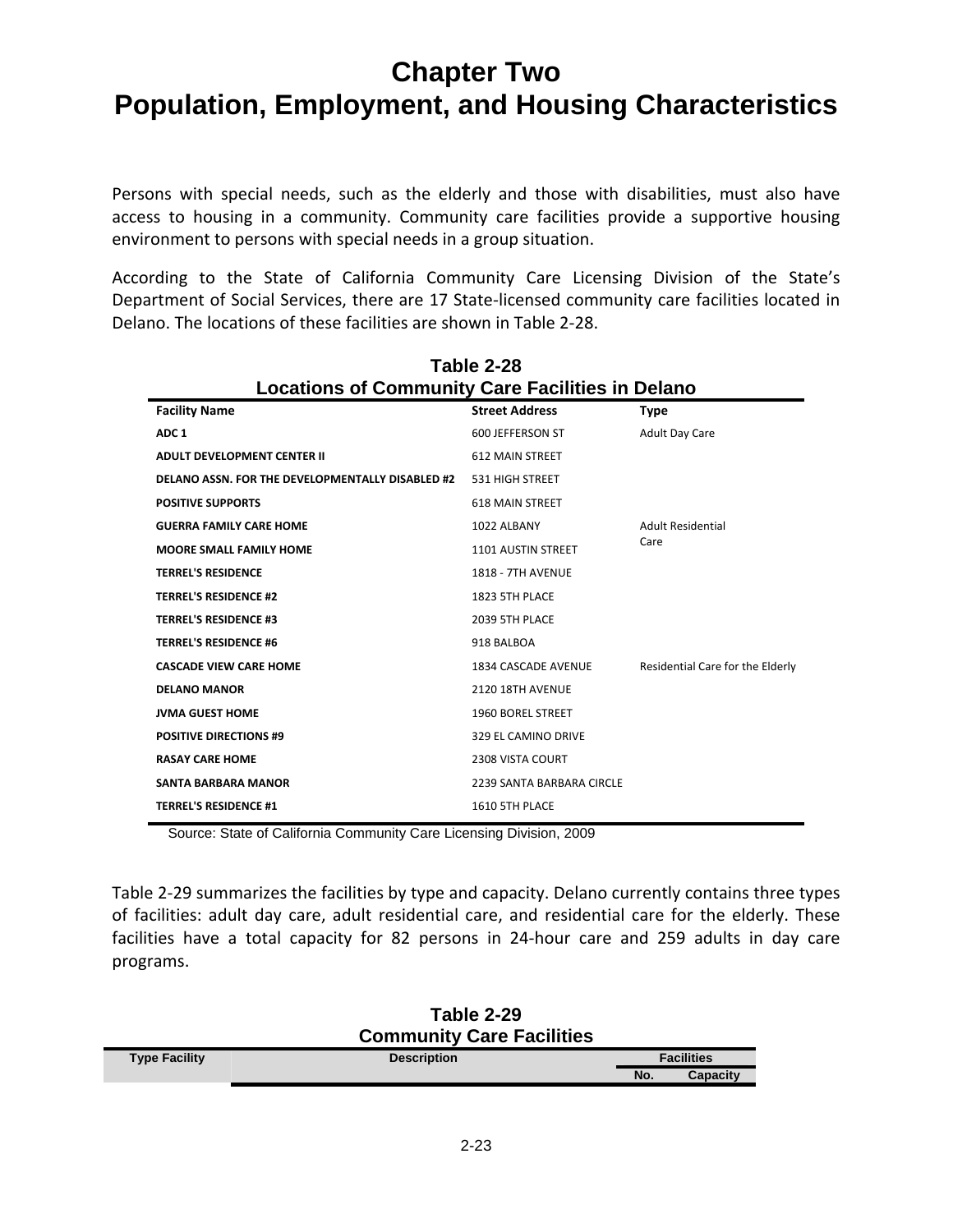| <b>Adult Day Care</b>                                               | Day care programs for frail elderly or developmentally/mentally<br>disabled adults                                                             | 4 | 259 |
|---------------------------------------------------------------------|------------------------------------------------------------------------------------------------------------------------------------------------|---|-----|
| <b>Adult Residential</b><br>Care                                    | Facilities that provide 24-hour non-medical care for disabled adults<br>ages 18 through 59, who are unable to provide for their daily<br>needs | 6 | 34  |
| <b>Residential Care</b><br><b>Elderly</b>                           | Provides care, supervision, and assistance with activities of daily<br>living for persons older than 60 years of age                           |   | 48  |
| Source: State of California Community Care Licensing Division, 2009 |                                                                                                                                                |   |     |

Note: Categories are not mutually exclusive

#### **Funding Programs for Affordable Housing**

There are several local, State, and federal funding programs that can be used to assist with rehabilitation, new construction, mortgage assistance, and special needs housing. These possible funding sources include, but are not limited to, the following programs:

- $\triangleright$  Affordable Housing Program Provides, through a competitive application process, grants or subsidized interest rates on advances to member banks to finance affordable housing initiatives.
- $\triangleright$  Building Equity and Growth in Neighborhoods (BEGIN) Provides incentives for projects that remove or reduce regulatory barriers for the development of affordable housing by providing mortgage assistance loans to qualifying first-time low- to moderate-income households.
- CalHOME Program Provides mortgage assistance loans to low‐ and very low‐income households.
- California Self‐Help Housing Program ‐ Provides assistance to low‐ and moderate‐ income households to construct and rehabilitate their homes using their own labor.
- $\triangleright$  Community Development Block Grant Program Provides funds for many housing activities including acquisition, relocation, demolition and clearance activities, rehabilitation, utility connection, and refinancing.
- Emergency Shelter Grants Program Provides grants to supportive social services that provide services to eligible recipients.
- $\triangleright$  Housing Choice (Section 8) Voucher Program Provides local housing authorities with federal funds from HUD. Families use the voucher by paying the difference between the rent charged and the amount subsidized by the program.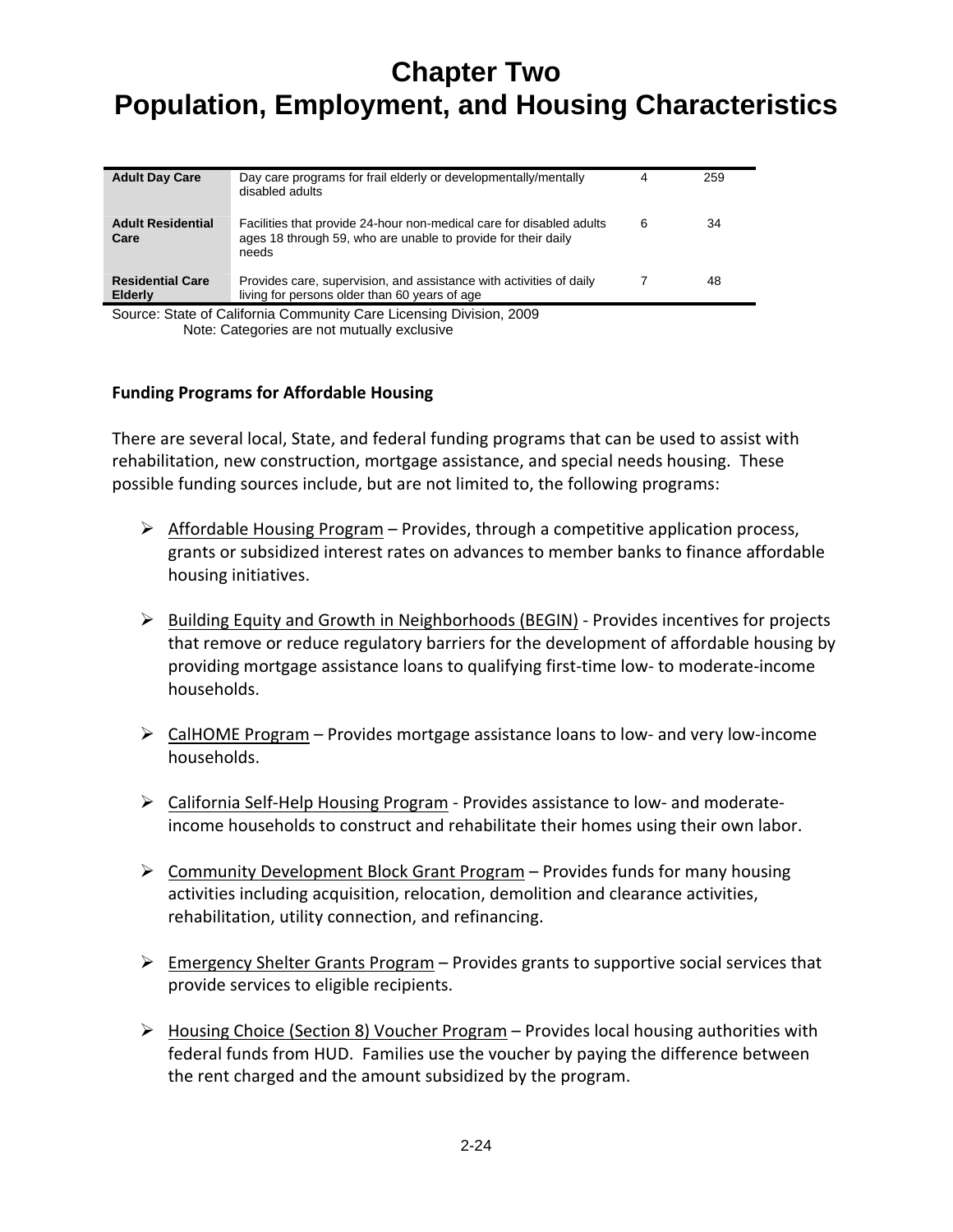- $\triangleright$  Home Investment Partnerships Program Provides fund for housing related programs and new construction activities. Also provide funds for Community Housing Development Organizations for predevelopment or new construction activities.
- Infill Infrastructure Grant Program ‐ Provides infrastructure and housing funds for projects that are located near mass transit facilities.
- $\triangleright$  Joe Serna, Jr. Farmworker Housing Grant Program Provides financing for new construction, rehabilitation, and acquisition of owner‐occupied and rental units for agricultural workers.
- Local Housing Trust Fund Program ‐ Provides matching grants to local housing trust funds that use their trust funds for housing related programs and projects.
- $\triangleright$  Low Income Housing Tax Credit Program Provides 4% or 9% federal tax credit to owners of low‐income rental housing projects.
- $\triangleright$  Multifamily Housing Program Provides post construction, permanent financing of affordable housing.
- Predevelopment Loan Program Provides predevelopment or seed money to local governments in the form of a loan for projects in urban or rural areas.
- > School Facility Fee Downpayment Assistance Program Provides a small grant to firsttime homebuyers purchasing a home.
- $\triangleright$  Section 202 Supportive Housing for the Elderly Program Provides interest-free capital to finance the construction, rehabilitation, or acquisition (with or without rehabilitation), of structures that will serve as supportive housing for very low‐ income elderly persons.
- $\triangleright$  Section 811 Supportive Housing for Persons with Disabilities Program Provides interest‐free capital advances to nonprofit sponsors to help finance the development of rental housing such as independent living projects, condominium units, and small group homes with the availability of supportive services for persons with disabilities.
- $\triangleright$  Shelter Plus Care Program Provides grants for the provision of rental assistance payments.
- $\triangleright$  Supportive Housing Program Provides assist to homeless persons in the transition from streets and shelters to permanent housing and maximum self‐sufficiency.